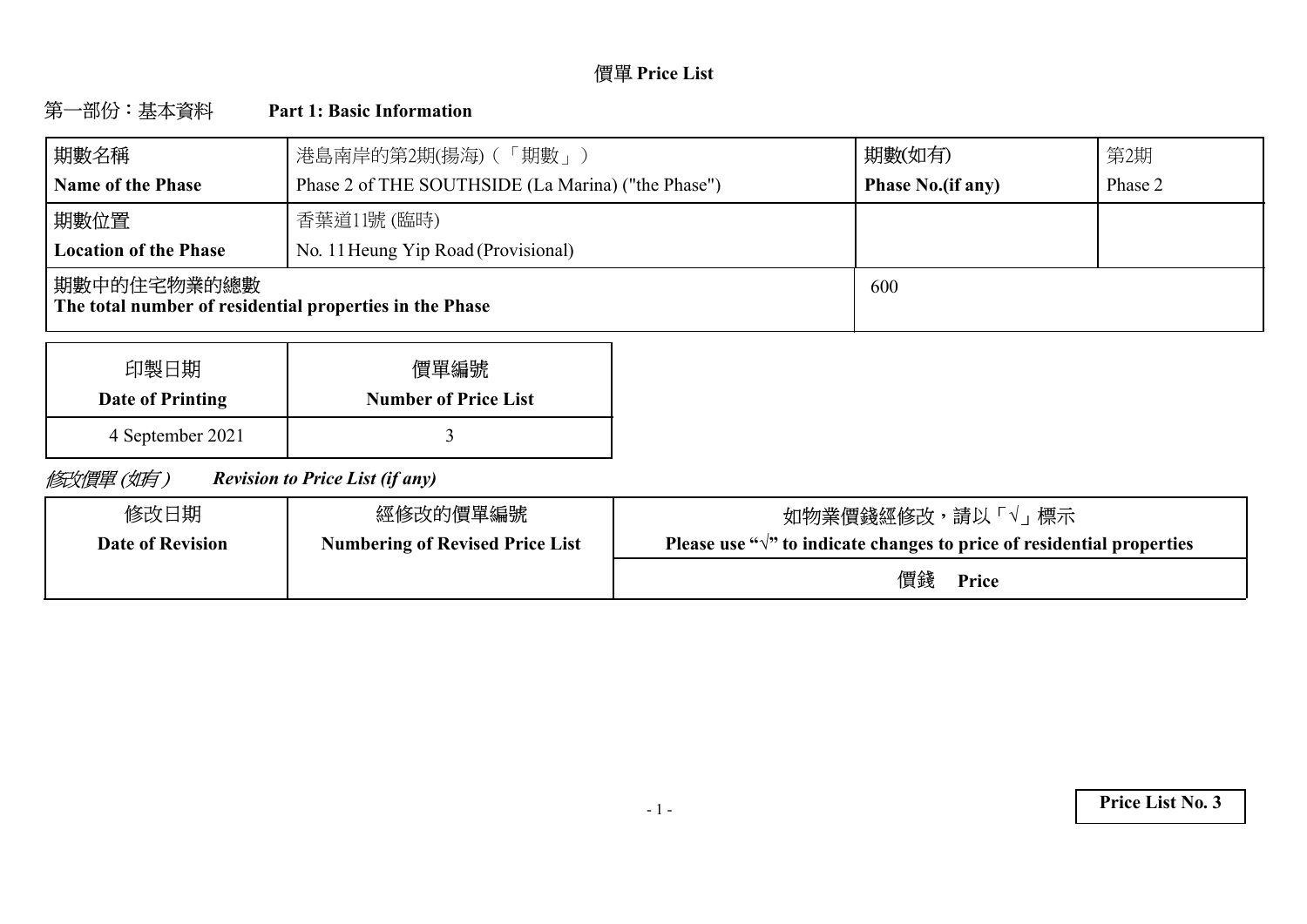## **Part 2: Information on Area and Price**

|                            | 物業的描述<br><b>Description of Residential</b><br>Property |             | 實用面積<br>(包括露台,工作平台及陽台(如有))<br>平方米(平方呎)<br>Saleable Area<br>(including balcony, utility platform and | 售價<br>(元)<br>Price<br>(S) | 實用面積<br>每平方米/呎售價<br>元,每平方米<br>(元,每平方呎)<br><b>Unit Rate of</b> |                                            |                          |                                                     |                    | 其他指明項目的面積 (不計算入實用面積)<br>Area of other specified items (Not included in the Saleable Area)<br>平方米(平方呎)<br>sq. metre (sq. ft.) |                          |                          |                      |                           |                                                     |
|----------------------------|--------------------------------------------------------|-------------|-----------------------------------------------------------------------------------------------------|---------------------------|---------------------------------------------------------------|--------------------------------------------|--------------------------|-----------------------------------------------------|--------------------|------------------------------------------------------------------------------------------------------------------------------|--------------------------|--------------------------|----------------------|---------------------------|-----------------------------------------------------|
| 大廈名稱<br><b>Block Name</b>  | 樓層<br>Floor                                            | 單位<br>Unit  | verandah, if any)<br>sq. metre (sq. ft.)                                                            |                           | Saleable Area<br>\$ per sq. metre<br>(S per sq. ft.)          | 空調機房<br>Air-<br>conditioning<br>plant room | 窗台<br>Bay<br>window      | 閣樓<br>Cock-<br>loft                                 | 平台<br>Flat<br>roof | 花園<br>Garden                                                                                                                 | 停車位<br>Parking<br>space  | 天台<br>Roof               | 梯屋<br>Stair-<br>hood | 前庭<br><b>Terrace</b> Yard | 庭院                                                  |
| 第1座(1A)<br>Tower $1$ (1A)  | 28                                                     | D           | 69.809 (751)<br>露台 Balcony:2.413 (26);<br>工作平台 Utility Platform:1.500 (16)                          | 32,863,000                | 470,756<br>(43,759)                                           | $-$                                        |                          | $-$                                                 |                    |                                                                                                                              | $\overline{\phantom{a}}$ |                          |                      | $\overline{\phantom{a}}$  | $\overline{\phantom{a}}$                            |
| 第1座(1A)<br>Tower $1(1A)$   | 28                                                     | $\mathbf E$ | 46.113 (496)<br>露台 Balcony:1.994 (21);<br>工作平台 Utility Platform:1.500 (16)                          | 20,987,000                | 455,121<br>(42,313)                                           | --                                         | Ξ.                       | $\hspace{0.05cm} -\hspace{0.05cm} -\hspace{0.05cm}$ | $-$                | $- -$                                                                                                                        | Ξ.                       |                          | --                   | $\overline{\phantom{a}}$  | $\overline{\phantom{m}}$                            |
| 第1座(1A)<br>Tower $1$ (1A)  | 27                                                     | D           | 69.809 (751)<br>露台 Balcony:2.413 (26);<br>工作平台 Utility Platform:1.500 (16)                          | 32,667,000                | 467,948<br>(43, 498)                                          | --                                         | $\overline{\phantom{a}}$ | $-$                                                 | --                 | $-$                                                                                                                          | $\overline{\phantom{m}}$ |                          |                      | $\overline{\phantom{a}}$  | $\hspace{0.05cm} -\hspace{0.05cm} -\hspace{0.05cm}$ |
| 第1座 (1A)<br>Tower $1(1A)$  | 27                                                     | $\mathbf E$ | 46.113 (496)<br>露台 Balcony:1.994 (21);<br>工作平台 Utility Platform:1.500 (16)                          | 20,861,000                | 452,389<br>(42,058)                                           | $\overline{\phantom{a}}$                   | $\overline{\phantom{a}}$ | $\overline{\phantom{a}}$                            | $-$                | $\overline{\phantom{a}}$                                                                                                     | $-$                      | $\overline{\phantom{a}}$ | $\overline{a}$       | $\overline{\phantom{a}}$  | $\overline{\phantom{a}}$                            |
| 第1座(1A)<br>Tower $1$ (1A)  | 26                                                     | D           | 69.809 (751)<br>露台 Balcony:2.413 (26);<br>工作平台 Utility Platform:1.500 (16)                          | 32,569,000                | 466,544<br>(43,368)                                           | $-$                                        | $\overline{\phantom{a}}$ | --                                                  | --                 | $-$                                                                                                                          | $\overline{a}$           |                          |                      | $\overline{\phantom{m}}$  | $\overline{\phantom{m}}$                            |
| 第1座 (1A)<br>Tower $1$ (1A) | 26                                                     | E           | 46.113 (496)<br>露台 Balcony:1.994 (21);<br>工作平台 Utility Platform:1.500 (16)                          | 20,799,000                | 451,044<br>(41, 933)                                          | $-$                                        | $\overline{\phantom{a}}$ | $\overline{\phantom{a}}$                            | --                 | $-$                                                                                                                          | --                       |                          | $-$                  | $\overline{\phantom{a}}$  |                                                     |
| 第1座(1A)<br>Tower $1$ (1A)  | 25                                                     | D           | 69.809 (751)<br>露台 Balcony:2.413 (26);<br>工作平台 Utility Platform:1.500 (16)                          | 32,472,000                | 465,155<br>(43, 238)                                          | --                                         | $\overline{\phantom{a}}$ | $\overline{\phantom{a}}$                            | --                 | --                                                                                                                           | --                       |                          |                      | $\overline{\phantom{a}}$  | $\overline{\phantom{a}}$                            |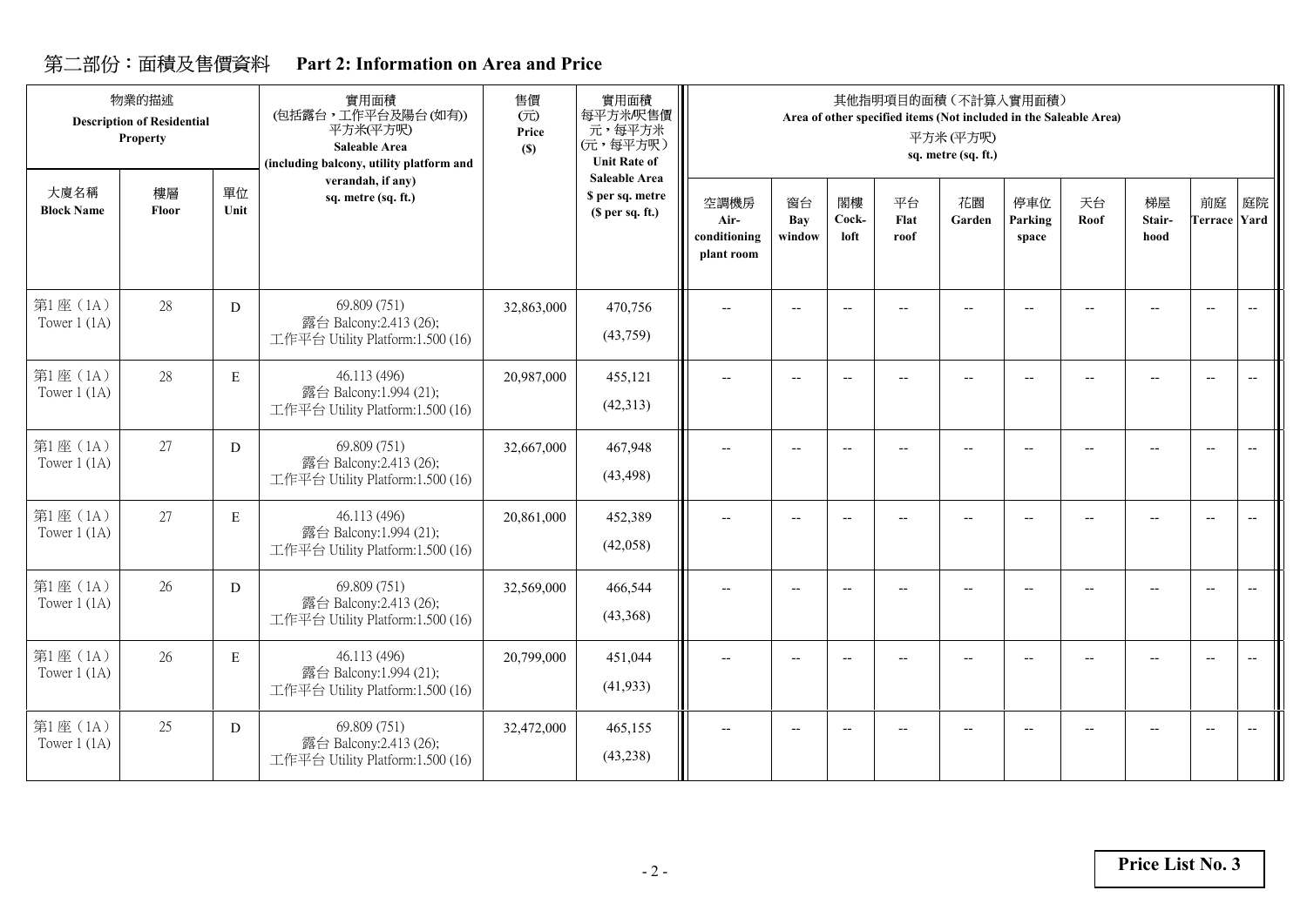|                            | 物業的描述<br><b>Description of Residential</b><br>Property |             | 實用面積<br>(包括露台,工作平台及陽台(如有))<br>平方米(平方呎)<br><b>Saleable Area</b><br>(including balcony, utility platform and | 售價<br>(元)<br>Price<br>(S) | 實用面積<br>每平方米/呎售價<br>元,每平方米<br>(元,每平方呎)<br><b>Unit Rate of</b> |                                            |                          |                          |                    | 其他指明項目的面積(不計算入實用面積)<br>Area of other specified items (Not included in the Saleable Area)<br>平方米(平方呎)<br>sq. metre (sq. ft.) |                          |                          |                          |                           |                          |
|----------------------------|--------------------------------------------------------|-------------|------------------------------------------------------------------------------------------------------------|---------------------------|---------------------------------------------------------------|--------------------------------------------|--------------------------|--------------------------|--------------------|-----------------------------------------------------------------------------------------------------------------------------|--------------------------|--------------------------|--------------------------|---------------------------|--------------------------|
| 大廈名稱<br><b>Block Name</b>  | 樓層<br>Floor                                            | 單位<br>Unit  | verandah, if any)<br>sq. metre (sq. ft.)                                                                   |                           | <b>Saleable Area</b><br>\$ per sq. metre<br>(\$ per sq. ft.)  | 空調機房<br>Air-<br>conditioning<br>plant room | 窗台<br>Bay<br>window      | 閣樓<br>Cock-<br>loft      | 平台<br>Flat<br>roof | 花園<br>Garden                                                                                                                | 停車位<br>Parking<br>space  | 天台<br>Roof               | 梯屋<br>Stair-<br>hood     | 前庭<br><b>Terrace Yard</b> | 庭院                       |
| 第1座(1A)<br>Tower $1$ (1A)  | 25                                                     | $\mathbf E$ | 46.113 (496)<br>露台 Balcony:1.994 (21);<br>工作平台 Utility Platform:1.500 (16)                                 | 20,736,000                | 449,678<br>(41,806)                                           |                                            |                          | $\overline{\phantom{a}}$ |                    |                                                                                                                             |                          |                          |                          | $\overline{\phantom{a}}$  | $\overline{\phantom{a}}$ |
| 第1座(1A)<br>Tower $1$ (1A)  | 23                                                     | D           | 69.809 (751)<br>露台 Balcony:2.413 (26);<br>工作平台 Utility Platform:1.500 (16)                                 | 32,375,000                | 463,765<br>(43,109)                                           | $\overline{\phantom{a}}$                   | $\overline{\phantom{a}}$ | $\overline{\phantom{a}}$ | $-$                | $\hspace{0.05cm} \ldots$                                                                                                    | --                       | $\overline{\phantom{a}}$ | $-$                      | $\overline{\phantom{m}}$  | $\overline{\phantom{m}}$ |
| 第1座(1A)<br>Tower $1$ (1A)  | 22                                                     | D           | 69.809 (751)<br>露台 Balcony:2.413 (26);<br>工作平台 Utility Platform:1.500 (16)                                 | 32,278,000                | 462,376<br>(42,980)                                           |                                            | $\overline{\phantom{a}}$ | $\overline{a}$           | $-$                | $\overline{\phantom{a}}$                                                                                                    |                          |                          | $\overline{a}$           | $\overline{a}$            |                          |
| 第1座(1A)<br>Tower $1$ (1A)  | 21                                                     | D           | 69.809 (751)<br>露台 Balcony:2.413 (26);<br>工作平台 Utility Platform:1.500 (16)                                 | 32,182,000                | 461,001<br>(42, 852)                                          | $\overline{a}$                             | $-$                      | $\overline{\phantom{a}}$ | $\overline{a}$     | $\overline{a}$                                                                                                              | $\overline{\phantom{a}}$ | $\overline{a}$           | $\overline{\phantom{a}}$ | $\overline{\phantom{a}}$  | $\overline{\phantom{a}}$ |
| 第1座(1A)<br>Tower $1$ (1A)  | 20                                                     | D           | 69.809 (751)<br>露台 Balcony:2.413 (26);<br>工作平台 Utility Platform:1.500 (16)                                 | 32,084,000                | 459,597<br>(42, 722)                                          | $\overline{\phantom{a}}$                   | $\overline{a}$           | $\overline{\phantom{a}}$ | $-$                | $\overline{\phantom{a}}$                                                                                                    | $-$                      |                          | $\overline{a}$           | $\overline{\phantom{a}}$  | $\overline{\phantom{m}}$ |
| 第1座(1A)<br>Tower $1$ (1A)  | 19                                                     | D           | 69.809 (751)<br>露台 Balcony:2.413 (26);<br>工作平台 Utility Platform:1.500 (16)                                 | 31,989,000                | 458,236<br>(42, 595)                                          | $\overline{\phantom{a}}$                   | $\sim$                   | $\overline{a}$           |                    | $-$                                                                                                                         |                          |                          | $-$                      | $\overline{a}$            |                          |
| 第1座(1A)<br>Tower $1$ (1A)  | 18                                                     | D           | 69.809 (751)<br>露台 Balcony:2.413 (26);<br>工作平台 Utility Platform:1.500 (16)                                 | 31,989,000                | 458,236<br>(42, 595)                                          | $\overline{a}$                             | $-$                      | $\overline{\phantom{m}}$ |                    | $\overline{\phantom{a}}$                                                                                                    |                          |                          | $-$                      | $\overline{\phantom{a}}$  | $-$                      |
| 第1座 (1A)<br>Tower $1$ (1A) | 17                                                     | D           | 69.809 (751)<br>露台 Balcony:2.413 (26);<br>工作平台 Utility Platform:1.500 (16)                                 | 31,799,000                | 455,514<br>(42, 342)                                          |                                            | $\overline{a}$           | $\overline{a}$           |                    | $\overline{\phantom{a}}$                                                                                                    |                          |                          | $-$                      | $\overline{\phantom{a}}$  | $\overline{\phantom{a}}$ |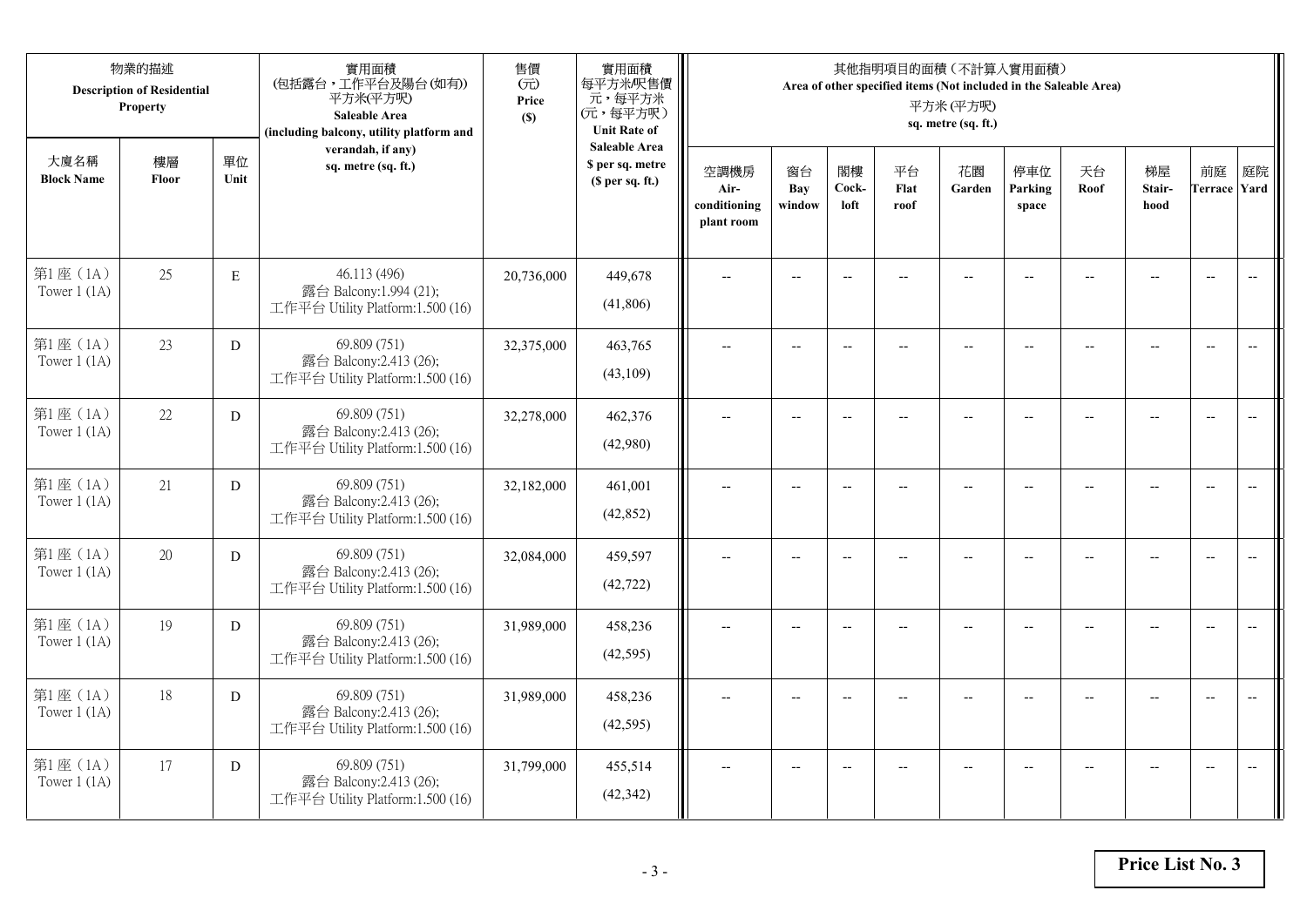|                            | 物業的描述<br><b>Description of Residential</b><br>Property |               | 實用面積<br>(包括露台,工作平台及陽台(如有))<br>平方米(平方呎)<br>Saleable Area<br>(including balcony, utility platform and | 售價<br>(元)<br>Price<br>(S) | 實用面積<br>每平方米/呎售價<br>元,每平方米<br>(元,每平方呎)<br><b>Unit Rate of</b> |                                            |                          |                          |                    | 其他指明項目的面積(不計算入實用面積)<br>Area of other specified items (Not included in the Saleable Area)<br>平方米(平方呎)<br>sq. metre (sq. ft.) |                          |                          |                      |                           |                                                     |
|----------------------------|--------------------------------------------------------|---------------|-----------------------------------------------------------------------------------------------------|---------------------------|---------------------------------------------------------------|--------------------------------------------|--------------------------|--------------------------|--------------------|-----------------------------------------------------------------------------------------------------------------------------|--------------------------|--------------------------|----------------------|---------------------------|-----------------------------------------------------|
| 大廈名稱<br><b>Block Name</b>  | 樓層<br>Floor                                            | 單位<br>Unit    | verandah, if any)<br>sq. metre (sq. ft.)                                                            |                           | <b>Saleable Area</b><br>\$ per sq. metre<br>(\$ per sq. ft.)  | 空調機房<br>Air-<br>conditioning<br>plant room | 窗台<br>Bay<br>window      | 閣樓<br>Cock-<br>loft      | 平台<br>Flat<br>roof | 花園<br>Garden                                                                                                                | 停車位<br>Parking<br>space  | 天台<br>Roof               | 梯屋<br>Stair-<br>hood | 前庭<br><b>Terrace Yard</b> | 庭院                                                  |
| 第1座(1A)<br>Tower $1$ (1A)  | 16                                                     | D             | 69.809 (751)<br>露台 Balcony:2.413 (26);<br>工作平台 Utility Platform:1.500 (16)                          | 31,702,000                | 454,125<br>(42, 213)                                          |                                            |                          | $\overline{\phantom{a}}$ |                    |                                                                                                                             |                          |                          |                      | $\overline{\phantom{a}}$  | $\overline{\phantom{a}}$                            |
| 第1座(1A)<br>Tower $1$ (1A)  | 15                                                     | D             | 69.809 (751)<br>露台 Balcony:2.413 (26);<br>工作平台 Utility Platform:1.500 (16)                          | 31,607,000                | 452,764<br>(42,087)                                           | $\overline{\phantom{a}}$                   | $\overline{\phantom{a}}$ | $\overline{\phantom{a}}$ | $-$                | $\overline{\phantom{a}}$                                                                                                    | $-$                      | $\overline{\phantom{a}}$ | $-$                  | $\overline{\phantom{a}}$  | $-$                                                 |
| 第1座(1A)<br>Tower $1$ (1A)  | 12                                                     | D             | 69.809 (751)<br>露台 Balcony:2.413 (26);<br>工作平台 Utility Platform:1.500 (16)                          | 31,513,000                | 451,417<br>(41,961)                                           |                                            |                          | $\overline{a}$           | $-$                | $\overline{\phantom{a}}$                                                                                                    |                          |                          |                      | $\overline{a}$            |                                                     |
| 第1座(1A)<br>Tower $1$ (1A)  | 11                                                     | D             | 69.809 (751)<br>露台 Balcony:2.413 (26);<br>工作平台 Utility Platform:1.500 (16)                          | 31,419,000                | 450,071<br>(41, 836)                                          | $\overline{a}$                             | $\sim$                   | $\overline{\phantom{m}}$ | $\overline{a}$     | $\overline{\phantom{a}}$                                                                                                    | $\overline{\phantom{a}}$ |                          | $\overline{a}$       | $\overline{\phantom{a}}$  | $\overline{\phantom{a}}$                            |
| 第1座(1A)<br>Tower $1$ (1A)  | 10                                                     | D             | 69.809 (751)<br>露台 Balcony:2.413 (26);<br>工作平台 Utility Platform:1.500 (16)                          | 31,325,000                | 448,724<br>(41,711)                                           | $\overline{a}$                             | $- -$                    | $\overline{\phantom{m}}$ | $-$                | $\hspace{0.05cm} -\hspace{0.05cm} -\hspace{0.05cm}$                                                                         | $-$                      | --                       | $-$                  | $\overline{\phantom{m}}$  | $\hspace{0.05cm} -\hspace{0.05cm} -\hspace{0.05cm}$ |
| 第1座 (1B)<br>Tower $1$ (1B) | 28                                                     | $\mathcal{C}$ | 54.722 (589)<br>露台 Balcony:1.992 (21);<br>工作平台 Utility Platform:1.673 (18)                          | 24,248,000                | 443,112<br>(41, 168)                                          | $\overline{\phantom{a}}$                   | $\overline{a}$           | $\overline{\phantom{a}}$ |                    | $\overline{a}$                                                                                                              |                          | $-$                      | $-$                  | $\overline{\phantom{a}}$  | $-$                                                 |
| 第1座 (1B)<br>Tower $1$ (1B) | 28                                                     | $\rm F$       | 43.078 (464)<br>露台 Balcony:2.000 (22);<br>工作平台 Utility Platform:1.644 (18)                          | 20,172,000                | 468,267<br>(43, 474)                                          | $\sim$                                     | $\sim$                   | $\overline{\phantom{a}}$ |                    | $\sim$                                                                                                                      |                          |                          | $\overline{a}$       | $\overline{\phantom{a}}$  | $\overline{\phantom{a}}$                            |
| 第1座 (1B)<br>Tower $1$ (1B) | 27                                                     | $\mathcal{C}$ | 54.722 (589)<br>露台 Balcony:1.992 (21);<br>工作平台 Utility Platform:1.673 (18)                          | 24,104,000                | 440,481<br>(40, 924)                                          |                                            |                          | $\overline{\phantom{a}}$ |                    |                                                                                                                             |                          |                          |                      | $\overline{\phantom{a}}$  | $-$                                                 |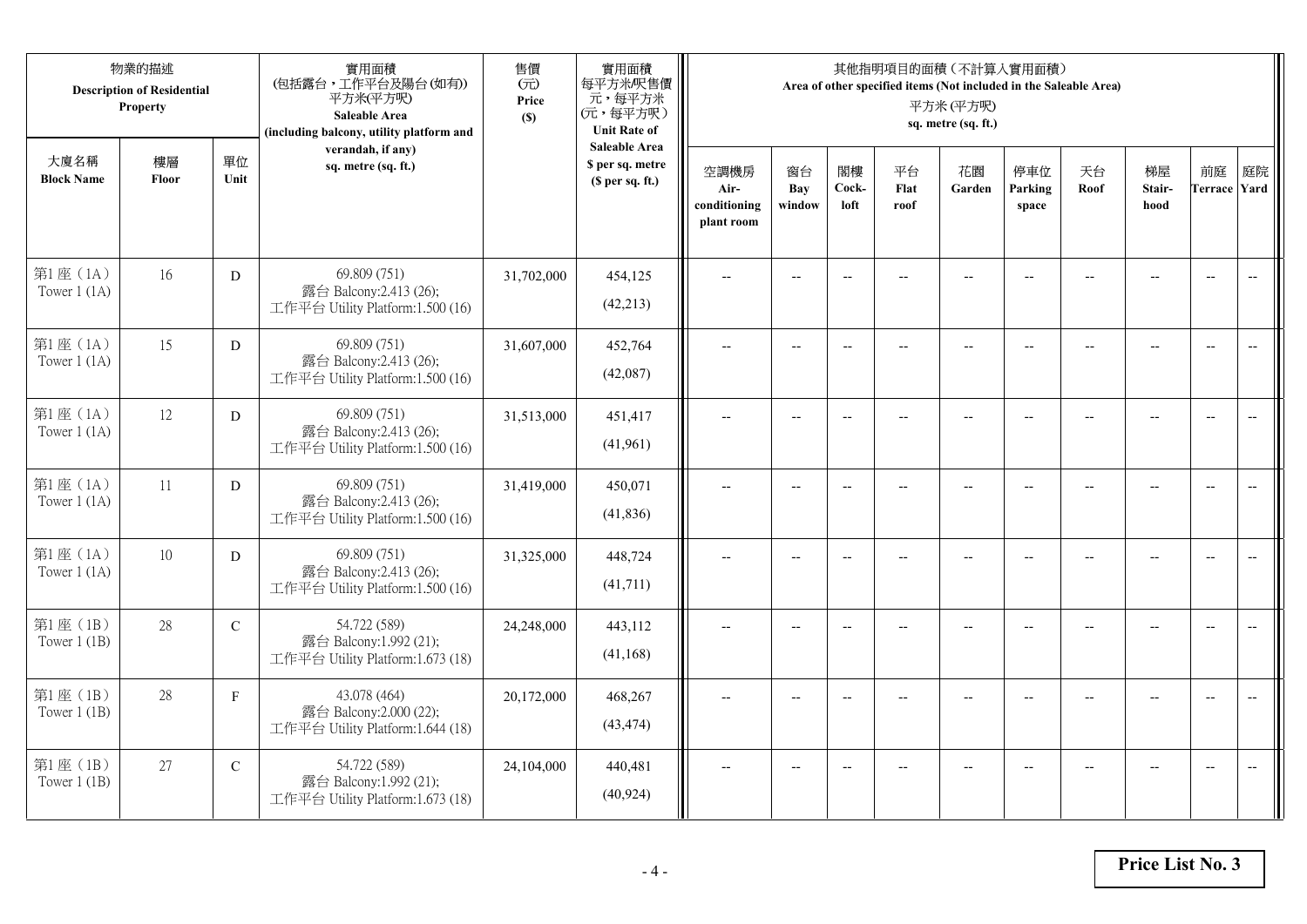|                            | 物業的描述<br><b>Description of Residential</b><br>Property |               | 實用面積<br>(包括露台,工作平台及陽台(如有))<br>平方米(平方呎)<br>Saleable Area<br>(including balcony, utility platform and | 售價<br>(元)<br>Price<br>(S) | 實用面積<br>每平方米/呎售價<br>元,每平方米<br>(元,每平方呎)<br><b>Unit Rate of</b>          |                                            |                            |                          |                          | 其他指明項目的面積 (不計算入實用面積)<br>Area of other specified items (Not included in the Saleable Area)<br>平方米(平方呎)<br>sq. metre (sq. ft.) |                          |                |                      |                           |                          |
|----------------------------|--------------------------------------------------------|---------------|-----------------------------------------------------------------------------------------------------|---------------------------|------------------------------------------------------------------------|--------------------------------------------|----------------------------|--------------------------|--------------------------|------------------------------------------------------------------------------------------------------------------------------|--------------------------|----------------|----------------------|---------------------------|--------------------------|
| 大廈名稱<br><b>Block Name</b>  | 樓層<br>Floor                                            | 單位<br>Unit    | verandah, if any)<br>sq. metre (sq. ft.)                                                            |                           | <b>Saleable Area</b><br>\$ per sq. metre<br>(S <sub>per</sub> sq. ft.) | 空調機房<br>Air-<br>conditioning<br>plant room | 窗台<br><b>Bay</b><br>window | 閣樓<br>Cock-<br>loft      | 平台<br>Flat<br>roof       | 花園<br>Garden                                                                                                                 | 停車位<br>Parking<br>space  | 天台<br>Roof     | 梯屋<br>Stair-<br>hood | 前庭<br><b>Terrace Yard</b> | 庭院                       |
| 第1座(1B)<br>Tower $1$ (1B)  | 27                                                     | $\mathbf F$   | 43.078 (464)<br>露台 Balcony:2.000 (22);<br>工作平台 Utility Platform:1.644 (18)                          | 19,972,000                | 463,624<br>(43,043)                                                    |                                            |                            | $\overline{\phantom{a}}$ |                          |                                                                                                                              |                          |                |                      | $\overline{a}$            | $\overline{\phantom{a}}$ |
| 第1座 (1B)<br>Tower $1$ (1B) | 26                                                     | $\mathcal{C}$ | 54.722 (589)<br>露台 Balcony:1.992 (21);<br>工作平台 Utility Platform:1.673 (18)                          | 24,032,000                | 439,165<br>(40, 801)                                                   | $\overline{\phantom{a}}$                   | $\overline{\phantom{a}}$   | $\overline{\phantom{a}}$ |                          | $\overline{\phantom{a}}$                                                                                                     | $-$                      |                | $\overline{a}$       | $-$                       |                          |
| 第1座 (1B)<br>Tower $1$ (1B) | 26                                                     | $\mathbf F$   | 43.078 (464)<br>露台 Balcony:2.000 (22);<br>工作平台 Utility Platform:1.644 (18)                          | 19,873,000                | 461,326<br>(42, 830)                                                   |                                            | $\overline{\phantom{a}}$   | $-$                      | $-$                      | $-$                                                                                                                          |                          |                | $\overline{a}$       | $\overline{\phantom{a}}$  |                          |
| 第1座 (1B)<br>Tower $1$ (1B) | 25                                                     | $\mathbf C$   | 54.722 (589)<br>露台 Balcony:1.992 (21);<br>工作平台 Utility Platform:1.673 (18)                          | 23,960,000                | 437,849<br>(40,679)                                                    | $-$                                        | $\overline{\phantom{m}}$   | $\overline{\phantom{a}}$ | $\overline{\phantom{a}}$ | $-$                                                                                                                          | $\overline{\phantom{a}}$ | $\overline{a}$ | --                   | $-$                       | $\overline{\phantom{m}}$ |
| 第1座 (1B)<br>Tower $1$ (1B) | 25                                                     | F             | 43.078 (464)<br>露台 Balcony:2.000 (22);<br>工作平台 Utility Platform:1.644 (18)                          | 19,580,000                | 454,524<br>(42, 198)                                                   | $\sim$                                     | $\overline{a}$             | $\overline{a}$           | $\overline{a}$           | $-$                                                                                                                          | $\overline{a}$           |                | $\overline{a}$       | $\overline{\phantom{a}}$  | $\overline{\phantom{a}}$ |
| 第1座 (1B)<br>Tower $1$ (1B) | 23                                                     | $\mathcal{C}$ | 54.722 (589)<br>露台 Balcony:1.992 (21);<br>工作平台 Utility Platform:1.673 (18)                          | 23,888,000                | 436,534<br>(40, 557)                                                   | $\overline{\phantom{a}}$                   | $\overline{a}$             | $-$                      |                          | $-$                                                                                                                          | $-$                      | $-$            | $\overline{a}$       | $\overline{\phantom{a}}$  | $\sim$                   |
| 第1座 (1B)<br>Tower $1(1B)$  | 23                                                     | $\mathbf F$   | 43.078 (464)<br>露台 Balcony:2.000 (22);<br>工作平台 Utility Platform:1.644 (18)                          | 19,483,000                | 452,273<br>(41,989)                                                    |                                            |                            | $\overline{\phantom{a}}$ |                          |                                                                                                                              |                          |                |                      | $\overline{\phantom{a}}$  | $\overline{\phantom{a}}$ |
| 第1座 (1B)<br>Tower $1$ (1B) | 22                                                     | $\mathbf C$   | 54.722 (589)<br>露台 Balcony:1.992 (21);<br>工作平台 Utility Platform:1.673 (18)                          | 23,815,000                | 435,200<br>(40, 433)                                                   | $\overline{\phantom{a}}$                   | $-$                        | $-$                      |                          | $\overline{a}$                                                                                                               | $-$                      |                | $-$                  | $-$                       | $\overline{\phantom{a}}$ |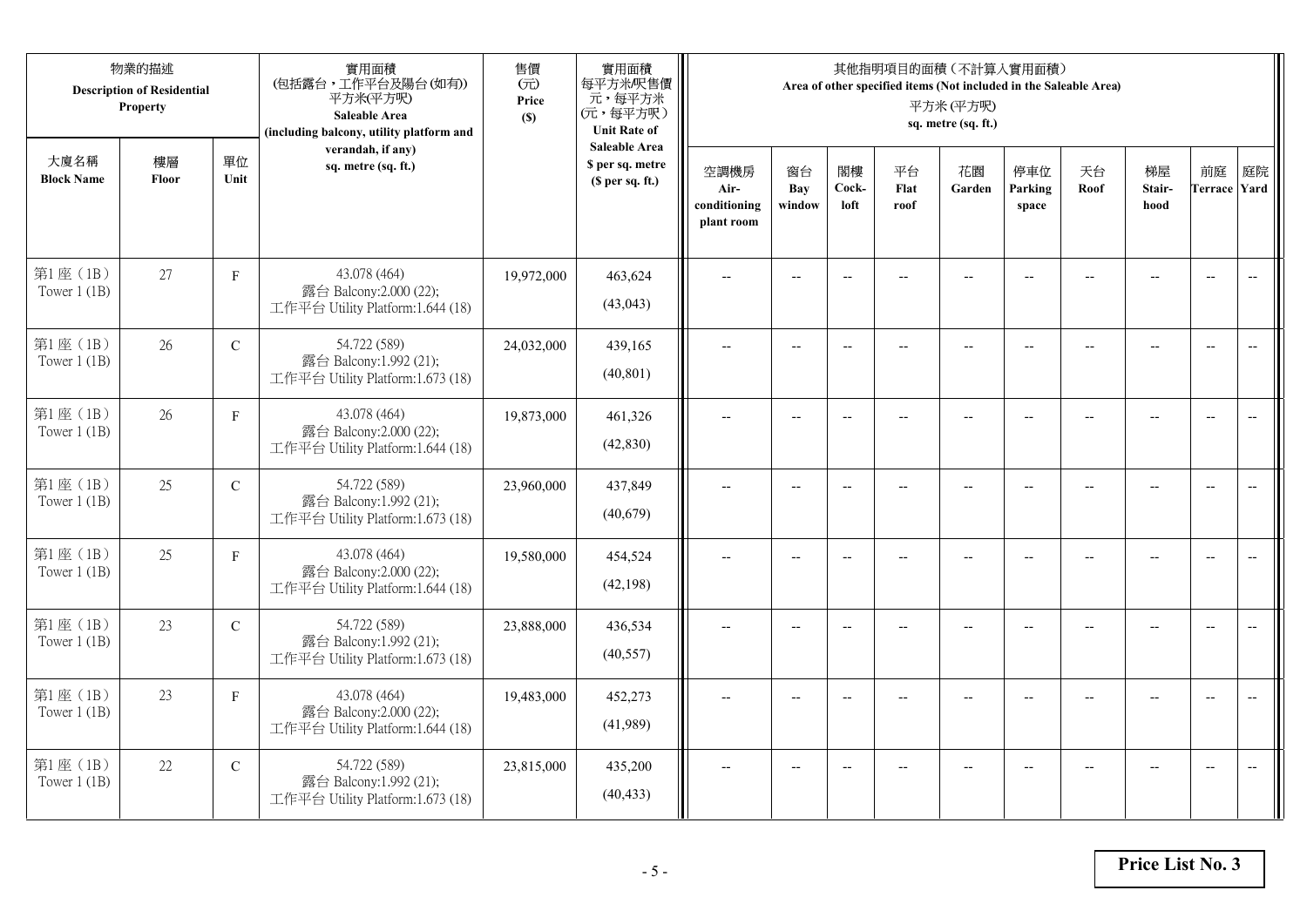|                            | 物業的描述<br><b>Description of Residential</b><br>Property |               | 實用面積<br>(包括露台,工作平台及陽台(如有))<br>平方米(平方呎)<br>Saleable Area<br>(including balcony, utility platform and | 售價<br>(元)<br>Price<br>(S) | 實用面積<br>每平方米/呎售價<br>元,每平方米<br>(元,每平方呎)<br><b>Unit Rate of</b>          |                                            |                          |                          |                          | 其他指明項目的面積 (不計算入實用面積)<br>Area of other specified items (Not included in the Saleable Area)<br>平方米(平方呎)<br>sq. metre (sq. ft.) |                          |                |                      |                           |                          |
|----------------------------|--------------------------------------------------------|---------------|-----------------------------------------------------------------------------------------------------|---------------------------|------------------------------------------------------------------------|--------------------------------------------|--------------------------|--------------------------|--------------------------|------------------------------------------------------------------------------------------------------------------------------|--------------------------|----------------|----------------------|---------------------------|--------------------------|
| 大廈名稱<br><b>Block Name</b>  | 樓層<br>Floor                                            | 單位<br>Unit    | verandah, if any)<br>sq. metre (sq. ft.)                                                            |                           | <b>Saleable Area</b><br>\$ per sq. metre<br>(S <sub>per</sub> sq. ft.) | 空調機房<br>Air-<br>conditioning<br>plant room | 窗台<br>Bay<br>window      | 閣樓<br>Cock-<br>loft      | 平台<br>Flat<br>roof       | 花園<br>Garden                                                                                                                 | 停車位<br>Parking<br>space  | 天台<br>Roof     | 梯屋<br>Stair-<br>hood | 前庭<br><b>Terrace Yard</b> | 庭院                       |
| 第1座(1B)<br>Tower $1$ (1B)  | 22                                                     | $\mathbf F$   | 43.078 (464)<br>露台 Balcony:2.000 (22);<br>工作平台 Utility Platform:1.644 (18)                          | 19,386,000                | 450,021<br>(41,780)                                                    |                                            |                          | $\overline{\phantom{a}}$ |                          |                                                                                                                              |                          |                |                      | $\overline{a}$            | $\overline{\phantom{a}}$ |
| 第1座 (1B)<br>Tower $1$ (1B) | 21                                                     | $\mathcal{C}$ | 54.722 (589)<br>露台 Balcony:1.992 (21);<br>工作平台 Utility Platform:1.673 (18)                          | 23,744,000                | 433,902<br>(40,312)                                                    | $\overline{\phantom{a}}$                   | $\overline{\phantom{a}}$ | $\overline{\phantom{a}}$ | $\overline{a}$           | $\overline{\phantom{a}}$                                                                                                     | $-$                      |                | $\overline{a}$       | $-$                       | $\overline{\phantom{m}}$ |
| 第1座 (1B)<br>Tower $1$ (1B) | 21                                                     | $\mathbf F$   | 43.078 (464)<br>露台 Balcony:2.000 (22);<br>工作平台 Utility Platform:1.644 (18)                          | 19,100,000                | 443,382<br>(41, 164)                                                   |                                            | $\overline{\phantom{a}}$ | $-$                      | $-$                      | $-$                                                                                                                          |                          |                | $\overline{a}$       | $\overline{\phantom{a}}$  |                          |
| 第1座 (1B)<br>Tower $1$ (1B) | 20                                                     | $\mathbf C$   | 54.654 (588)<br>露台 Balcony:1.992 (21);<br>工作平台 Utility Platform:1.673 (18)                          | 23,675,000                | 433,180<br>(40, 264)                                                   | $-$                                        | $\overline{\phantom{m}}$ | $\overline{\phantom{a}}$ | $\overline{\phantom{a}}$ | $-$                                                                                                                          | $\overline{\phantom{a}}$ | $\overline{a}$ | --                   | $-$                       | $\overline{\phantom{m}}$ |
| 第1座 (1B)<br>Tower $1$ (1B) | 20                                                     | F             | 43.151 (464)<br>露台 Balcony:2.000 (22);<br>工作平台 Utility Platform:1.644 (18)                          | 19,004,000                | 440,407<br>(40, 957)                                                   | $\sim$                                     | $\overline{a}$           | $\overline{a}$           | $\overline{a}$           | $-$                                                                                                                          | $\overline{a}$           |                | $\overline{a}$       | $\overline{\phantom{a}}$  | $\overline{\phantom{a}}$ |
| 第1座(1B)<br>Tower $1$ (1B)  | 19                                                     | $\mathcal{C}$ | 54.654 (588)<br>露台 Balcony:1.992 (21);<br>工作平台 Utility Platform:1.673 (18)                          | 23,604,000                | 431,881<br>(40, 143)                                                   | $\overline{\phantom{a}}$                   | $\overline{a}$           | $-$                      |                          | $-$                                                                                                                          | $-$                      | $-$            | $\overline{a}$       | $\overline{\phantom{a}}$  | $\sim$                   |
| 第1座 (1B)<br>Tower $1(1B)$  | 19                                                     | $\mathbf F$   | 43.151 (464)<br>露台 Balcony:2.000 (22);<br>工作平台 Utility Platform:1.644 (18)                          | 18,909,000                | 438,205<br>(40, 752)                                                   |                                            |                          | $\overline{\phantom{a}}$ |                          |                                                                                                                              |                          |                |                      | $\overline{\phantom{a}}$  | $\overline{\phantom{a}}$ |
| 第1座 (1B)<br>Tower $1$ (1B) | 18                                                     | $\mathbf C$   | 54.654 (588)<br>露台 Balcony:1.992 (21);<br>工作平台 Utility Platform:1.673 (18)                          | 23,604,000                | 431,881<br>(40, 143)                                                   | $\overline{\phantom{a}}$                   | $-$                      | $-$                      |                          | $\overline{a}$                                                                                                               | $-$                      |                | $-$                  | $-$                       | $\overline{\phantom{a}}$ |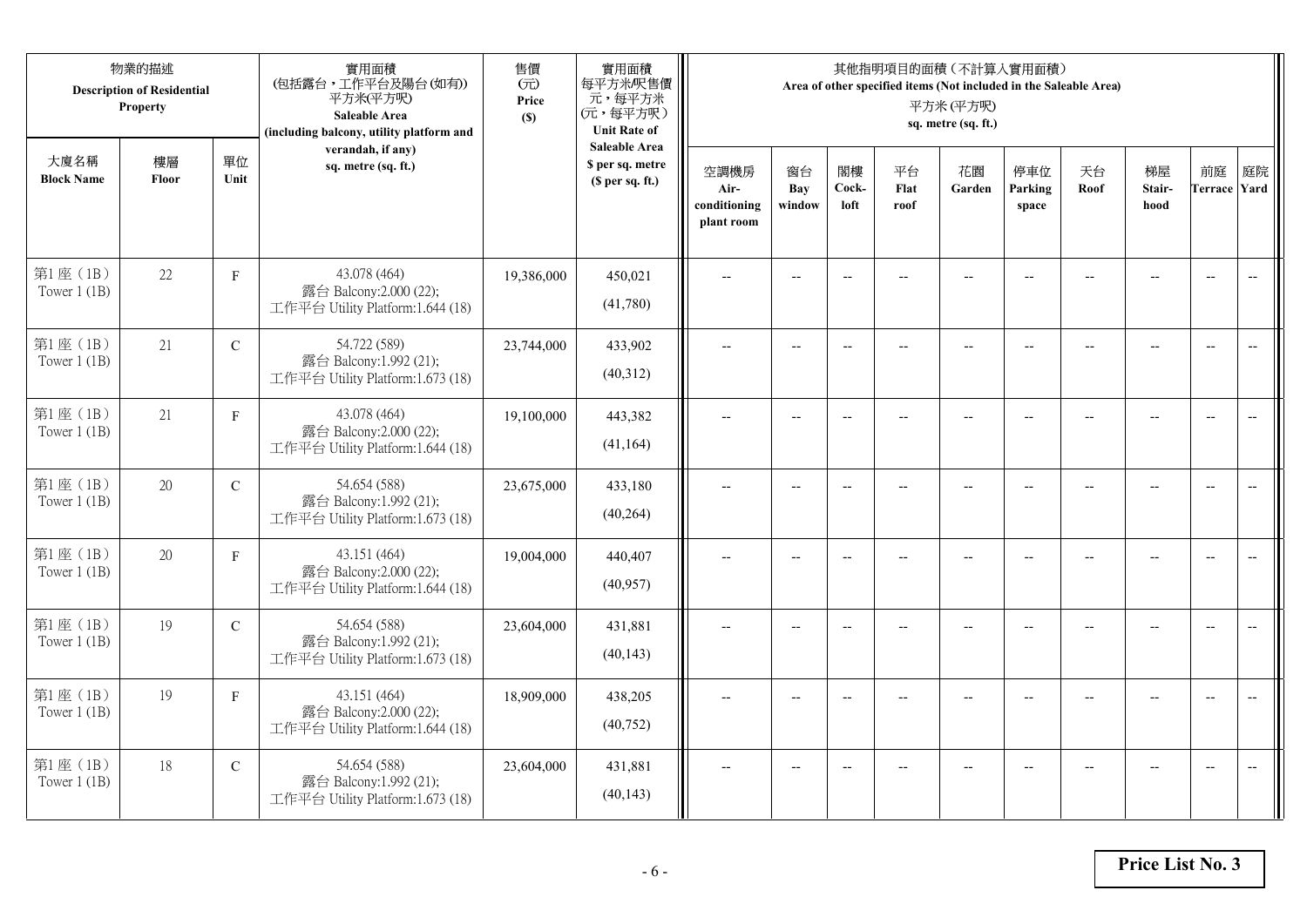|                            | 物業的描述<br><b>Description of Residential</b><br>Property |               | 實用面積<br>(包括露台,工作平台及陽台(如有))<br>平方米(平方呎)<br>Saleable Area<br>(including balcony, utility platform and | 售價<br>(元)<br>Price<br>(S) | 實用面積<br>每平方米/呎售價<br>元,每平方米<br>(元,每平方呎)<br><b>Unit Rate of</b>          |                                            |                          |                          |                          | 其他指明項目的面積 (不計算入實用面積)<br>Area of other specified items (Not included in the Saleable Area)<br>平方米(平方呎)<br>sq. metre (sq. ft.) |                          |                |                      |                           |                          |
|----------------------------|--------------------------------------------------------|---------------|-----------------------------------------------------------------------------------------------------|---------------------------|------------------------------------------------------------------------|--------------------------------------------|--------------------------|--------------------------|--------------------------|------------------------------------------------------------------------------------------------------------------------------|--------------------------|----------------|----------------------|---------------------------|--------------------------|
| 大廈名稱<br><b>Block Name</b>  | 樓層<br>Floor                                            | 單位<br>Unit    | verandah, if any)<br>sq. metre (sq. ft.)                                                            |                           | <b>Saleable Area</b><br>\$ per sq. metre<br>(S <sub>per</sub> sq. ft.) | 空調機房<br>Air-<br>conditioning<br>plant room | 窗台<br>Bay<br>window      | 閣樓<br>Cock-<br>loft      | 平台<br>Flat<br>roof       | 花園<br>Garden                                                                                                                 | 停車位<br>Parking<br>space  | 天台<br>Roof     | 梯屋<br>Stair-<br>hood | 前庭<br><b>Terrace Yard</b> | 庭院                       |
| 第1座(1B)<br>Tower $1$ (1B)  | 18                                                     | $\mathbf F$   | 43.151 (464)<br>露台 Balcony:2.000 (22);<br>工作平台 Utility Platform:1.644 (18)                          | 18,909,000                | 438,205<br>(40, 752)                                                   |                                            |                          | $\overline{a}$           |                          |                                                                                                                              |                          |                |                      | $\overline{a}$            | $\overline{\phantom{a}}$ |
| 第1座 (1B)<br>Tower $1$ (1B) | 17                                                     | $\mathcal{C}$ | 54.654 (588)<br>露台 Balcony:1.992 (21);<br>工作平台 Utility Platform:1.673 (18)                          | 23,462,000                | 429,282<br>(39,901)                                                    | $\overline{\phantom{a}}$                   | $\overline{\phantom{a}}$ | $\overline{a}$           | $\overline{a}$           | $\overline{\phantom{a}}$                                                                                                     | $-$                      |                | $\overline{a}$       | $-$                       |                          |
| 第1座 (1B)<br>Tower $1$ (1B) | 17                                                     | $\mathbf F$   | 43.151 (464)<br>露台 Balcony:2.000 (22);<br>工作平台 Utility Platform:1.644 (18)                          | 18,723,000                | 433,895<br>(40,351)                                                    |                                            | $\overline{\phantom{a}}$ | $-$                      | $-$                      | $-$                                                                                                                          |                          |                | $\overline{a}$       | $\overline{\phantom{a}}$  |                          |
| 第1座 (1B)<br>Tower $1$ (1B) | 16                                                     | $\mathbf C$   | 54.654 (588)<br>露台 Balcony:1.992 (21);<br>工作平台 Utility Platform:1.673 (18)                          | 23,391,000                | 427,983<br>(39,781)                                                    | $-$                                        | $\overline{\phantom{m}}$ | $\overline{\phantom{a}}$ | $\overline{\phantom{a}}$ | $-$                                                                                                                          | $\overline{\phantom{a}}$ | $\overline{a}$ | --                   | $-$                       | $\overline{\phantom{m}}$ |
| 第1座 (1B)<br>Tower $1$ (1B) | 16                                                     | $\mathbf{F}$  | 43.151 (464)<br>露台 Balcony:2.000 (22);<br>工作平台 Utility Platform:1.644 (18)                          | 18,666,000                | 432,574<br>(40,228)                                                    | $\sim$                                     | $\overline{a}$           | $\overline{a}$           | $\overline{a}$           | $-$                                                                                                                          | $\overline{a}$           |                | $\overline{a}$       | $\overline{\phantom{a}}$  | $\overline{\phantom{a}}$ |
| 第1座(1B)<br>Tower $1$ (1B)  | 15                                                     | $\mathcal{C}$ | 54.654 (588)<br>露台 Balcony:1.992 (21);<br>工作平台 Utility Platform:1.673 (18)                          | 23,322,000                | 426,721<br>(39,663)                                                    | $\overline{\phantom{a}}$                   | $\overline{a}$           | $-$                      |                          | $-$                                                                                                                          | $-$                      | $-$            | $\overline{a}$       | $\overline{\phantom{a}}$  | $\overline{a}$           |
| 第1座 (1B)<br>Tower $1(1B)$  | 15                                                     | $\mathbf F$   | 43.151 (464)<br>露台 Balcony:2.000 (22);<br>工作平台 Utility Platform:1.644 (18)                          | 18,610,000                | 431,276<br>(40, 108)                                                   |                                            |                          |                          |                          |                                                                                                                              |                          |                |                      | $\overline{\phantom{a}}$  | $\overline{a}$           |
| 第1座 (1B)<br>Tower $1$ (1B) | 12                                                     | $\mathbf{F}$  | 43.151 (464)<br>露台 Balcony:2.000 (22);<br>工作平台 Utility Platform:1.644 (18)                          | 18,555,000                | 430,002<br>(39,989)                                                    | $\overline{\phantom{a}}$                   | $-$                      | $-$                      |                          | $\overline{a}$                                                                                                               | $-$                      |                | $-$                  | $-$                       | $\overline{\phantom{a}}$ |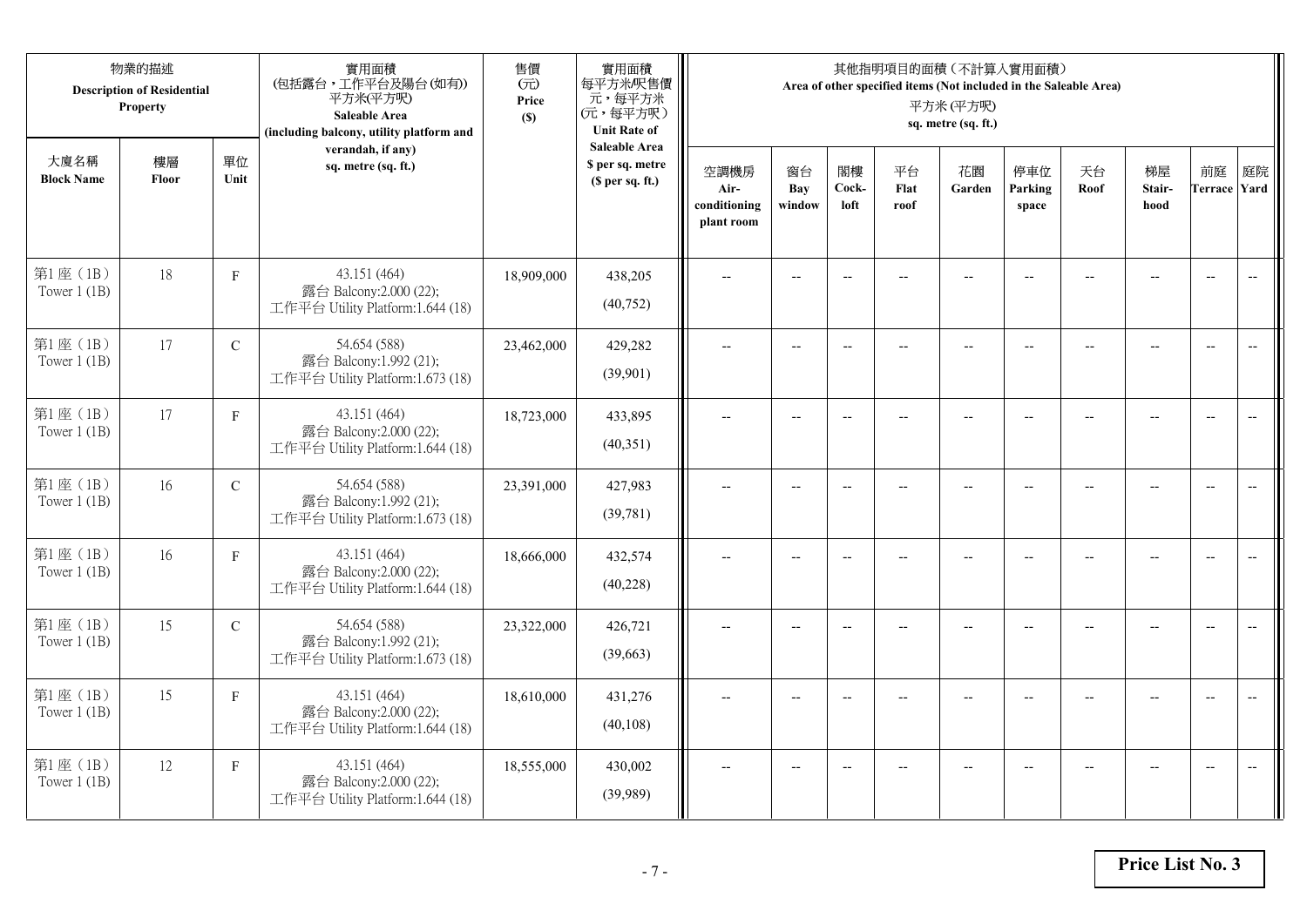|                            | 物業的描述<br><b>Description of Residential</b><br>Property |               | 實用面積<br>(包括露台,工作平台及陽台(如有))<br>平方米(平方呎)<br>Saleable Area<br>(including balcony, utility platform and | 售價<br>(元)<br>Price<br>(S) | 實用面積<br>每平方米/呎售價<br>元,每平方米<br>(元,每平方呎)<br><b>Unit Rate of</b> |                                            |                          |                          |                    | 其他指明項目的面積 (不計算入實用面積)<br>Area of other specified items (Not included in the Saleable Area)<br>平方米(平方呎)<br>sq. metre (sq. ft.) |                          |            |                      |                           |                                                     |
|----------------------------|--------------------------------------------------------|---------------|-----------------------------------------------------------------------------------------------------|---------------------------|---------------------------------------------------------------|--------------------------------------------|--------------------------|--------------------------|--------------------|------------------------------------------------------------------------------------------------------------------------------|--------------------------|------------|----------------------|---------------------------|-----------------------------------------------------|
| 大廈名稱<br><b>Block Name</b>  | 樓層<br>Floor                                            | 單位<br>Unit    | verandah, if any)<br>sq. metre (sq. ft.)                                                            |                           | <b>Saleable Area</b><br>\$ per sq. metre<br>(\$ per sq. ft.)  | 空調機房<br>Air-<br>conditioning<br>plant room | 窗台<br>Bay<br>window      | 閣樓<br>Cock-<br>loft      | 平台<br>Flat<br>roof | 花園<br>Garden                                                                                                                 | 停車位<br>Parking<br>space  | 天台<br>Roof | 梯屋<br>Stair-<br>hood | 前庭<br><b>Terrace Yard</b> | 庭院                                                  |
| 第1座 (1B)<br>Tower $1$ (1B) | 11                                                     | $\mathbf F$   | 43.151 (464)<br>露台 Balcony:2.000 (22);<br>工作平台 Utility Platform:1.644 (18)                          | 18,498,000                | 428,681<br>(39, 866)                                          |                                            |                          | $-$                      |                    |                                                                                                                              |                          |            |                      | $\overline{\phantom{a}}$  | $\overline{\phantom{a}}$                            |
| 第1座 (1B)<br>Tower $1$ (1B) | 10                                                     | $\mathbf{F}$  | 43.151 (464)<br>露台 Balcony:2.000 (22);<br>工作平台 Utility Platform:1.644 (18)                          | 18,442,000                | 427,383<br>(39,746)                                           | $\overline{a}$                             | $\overline{\phantom{a}}$ | $\overline{\phantom{a}}$ | $-$                | $\overline{\phantom{a}}$                                                                                                     | $-$                      | $-$        | $\overline{a}$       | $\overline{a}$            | $-$                                                 |
| 第2座(2A)<br>Tower 2 (2A)    | 37                                                     | D             | 85.529 (921)<br>露台 Balcony:2.974 (32);<br>工作平台 Utility Platform:1.500 (16)                          | 45,372,000                | 530,487<br>(49, 264)                                          |                                            | $\overline{a}$           | $-$                      |                    | $\overline{a}$                                                                                                               |                          |            | $\overline{a}$       | $\overline{a}$            |                                                     |
| 第2座(2A)<br>Tower $2(2A)$   | 36                                                     | D             | 85.529 (921)<br>露台 Balcony:2.974 (32);<br>工作平台 Utility Platform:1.500 (16)                          | 45,057,000                | 526,804<br>(48, 922)                                          | $\overline{\phantom{a}}$                   | $-$                      | $-$                      | $\overline{a}$     | $\overline{\phantom{a}}$                                                                                                     | $\overline{\phantom{a}}$ |            | $\overline{a}$       | $\overline{a}$            | $\overline{\phantom{a}}$                            |
| 第2座(2A)<br>Tower 2 (2A)    | 35                                                     | D             | 85.529 (921)<br>露台 Balcony:2.974 (32);<br>工作平台 Utility Platform:1.500 (16)                          | 44,744,000                | 523,144<br>(48,582)                                           | $\overline{a}$                             | $- -$                    | $\overline{\phantom{a}}$ | $\qquad \qquad -$  | $\overline{\phantom{m}}$                                                                                                     | $-$                      | --         | $-$                  | $\overline{\phantom{m}}$  | $\hspace{0.05cm} -\hspace{0.05cm} -\hspace{0.05cm}$ |
| 第2座 (2A)<br>Tower 2 (2A)   | 28                                                     | A             | 88.694 (955)<br>露台 Balcony:3.493 (38);<br>工作平台 Utility Platform:1.500 (16)                          | 44,173,000                | 498,038<br>(46, 254)                                          |                                            | $-$                      | $-$                      |                    |                                                                                                                              |                          |            | $-$                  | $\overline{a}$            | $-$                                                 |
| 第2座(2A)<br>Tower 2 (2A)    | 28                                                     | $\, {\bf B}$  | 78.200 (842)<br>露台 Balcony:2.650 (29);<br>工作平台 Utility Platform:1.500 (16)                          | 38,071,000                | 486,841<br>(45,215)                                           |                                            | $-$                      | $-$                      |                    | $\sim$                                                                                                                       |                          |            | $\overline{a}$       | $-$                       | $\overline{a}$                                      |
| 第2座(2A)<br>Tower 2 (2A)    | 28                                                     | $\mathcal{C}$ | 79.008 (850)<br>露台 Balcony:3.299 (36);<br>工作平台 Utility Platform:1.500 (16)                          | 39,296,000                | 497,367<br>(46, 231)                                          |                                            | $-$                      |                          |                    | --                                                                                                                           |                          |            |                      | $\overline{a}$            | $-$                                                 |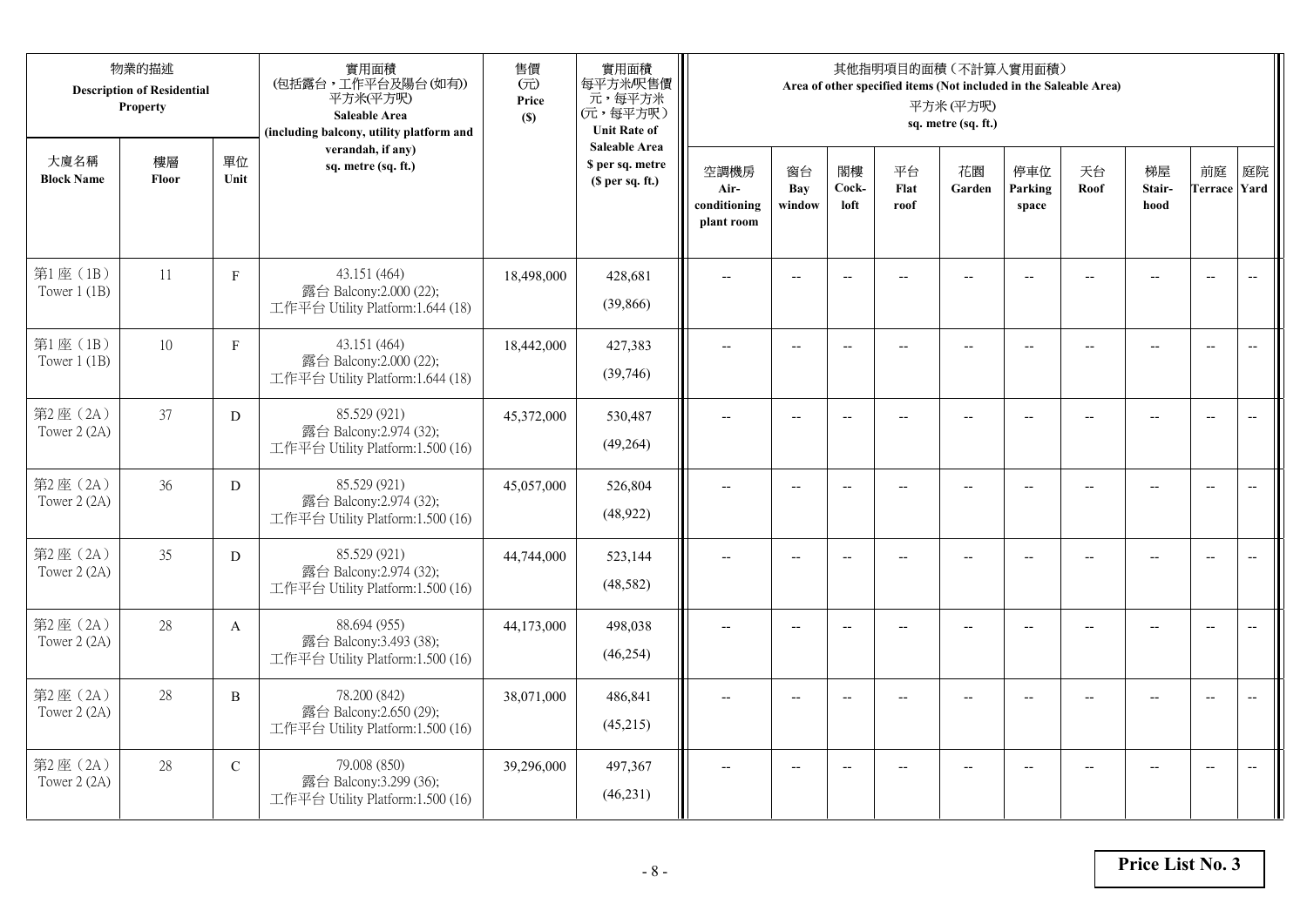|                           | 物業的描述<br><b>Description of Residential</b><br>Property |                | 實用面積<br>(包括露台,工作平台及陽台(如有))<br>平方米(平方呎)<br>Saleable Area<br>(including balcony, utility platform and | 售價<br>(元)<br>Price<br>(S) | 實用面積<br>每平方米/呎售價<br>元,每平方米<br>(元,每平方呎)<br><b>Unit Rate of</b> |                                            |                          |                          | 其他指明項目的面積 (不計算入實用面積)<br>Area of other specified items (Not included in the Saleable Area) | 平方米(平方呎)<br>sq. metre (sq. ft.) |                         |            |                      |                           |                                                     |
|---------------------------|--------------------------------------------------------|----------------|-----------------------------------------------------------------------------------------------------|---------------------------|---------------------------------------------------------------|--------------------------------------------|--------------------------|--------------------------|-------------------------------------------------------------------------------------------|---------------------------------|-------------------------|------------|----------------------|---------------------------|-----------------------------------------------------|
| 大廈名稱<br><b>Block Name</b> | 樓層<br>Floor                                            | 單位<br>Unit     | verandah, if any)<br>sq. metre (sq. ft.)                                                            |                           | <b>Saleable Area</b><br>\$ per sq. metre<br>(\$ per sq. ft.)  | 空調機房<br>Air-<br>conditioning<br>plant room | 窗台<br>Bay<br>window      | 閣樓<br>Cock-<br>loft      | 平台<br>Flat<br>roof                                                                        | 花園<br>Garden                    | 停車位<br>Parking<br>space | 天台<br>Roof | 梯屋<br>Stair-<br>hood | 前庭<br><b>Terrace Yard</b> | 庭院                                                  |
| 第2座(2A)<br>Tower $2(2A)$  | 27                                                     | $\mathbf{A}$   | 88.694 (955)<br>露台 Balcony:3.493 (38);<br>工作平台 Utility Platform:1.500 (16)                          | 43,563,000                | 491,161<br>(45,616)                                           |                                            |                          | $-$                      |                                                                                           |                                 |                         |            |                      | $\overline{\phantom{a}}$  | $\overline{\phantom{a}}$                            |
| 第2座(2A)<br>Tower 2 (2A)   | 27                                                     | $\overline{B}$ | 78.200 (842)<br>露台 Balcony:2.650 (29);<br>工作平台 Utility Platform:1.500 (16)                          | 37,546,000                | 480,128<br>(44,591)                                           | $\overline{a}$                             | $\overline{\phantom{a}}$ | $\overline{\phantom{a}}$ | $-$                                                                                       | $\overline{\phantom{a}}$        | $-$                     | $-$        | $\overline{a}$       | $\overline{a}$            | $-$                                                 |
| 第2座(2A)<br>Tower 2 (2A)   | 27                                                     | $\mathbf C$    | 79.008 (850)<br>露台 Balcony:3.299 (36);<br>工作平台 Utility Platform:1.500 (16)                          | 38,753,000                | 490,495<br>(45,592)                                           |                                            | $\overline{a}$           | $-$                      |                                                                                           | $\overline{a}$                  |                         |            | $\overline{a}$       | $\overline{a}$            |                                                     |
| 第2座(2A)<br>Tower $2(2A)$  | 26                                                     | $\mathbf{A}$   | 88.694 (955)<br>露台 Balcony:3.493 (38);<br>工作平台 Utility Platform:1.500 (16)                          | 43,260,000                | 487,744<br>(45,298)                                           | $\overline{\phantom{a}}$                   | $-$                      | $-$                      | $\overline{a}$                                                                            | $\overline{\phantom{a}}$        | $\overline{a}$          |            | $\overline{a}$       | $\overline{\phantom{a}}$  | $\overline{\phantom{a}}$                            |
| 第2座(2A)<br>Tower 2 (2A)   | 26                                                     | B              | 78.200 (842)<br>露台 Balcony:2.650 (29);<br>工作平台 Utility Platform:1.500 (16)                          | 37,285,000                | 476,790<br>(44, 281)                                          | $\overline{a}$                             | $- -$                    | $\overline{\phantom{a}}$ | $\qquad \qquad -$                                                                         | $-$                             | $-$                     | --         | $-$                  | $\overline{\phantom{m}}$  | $\hspace{0.05cm} -\hspace{0.05cm} -\hspace{0.05cm}$ |
| 第2座 (2A)<br>Tower 2 (2A)  | 26                                                     | $\mathbf C$    | 79.008 (850)<br>露台 Balcony:3.299 (36);<br>工作平台 Utility Platform:1.500 (16)                          | 38,484,000                | 487,090<br>(45,275)                                           |                                            | $-$                      | $-$                      |                                                                                           |                                 |                         |            | $-$                  | $\overline{\phantom{a}}$  | $-$                                                 |
| 第2座(2A)<br>Tower 2 (2A)   | 25                                                     | $\mathbf{A}$   | 88.694 (955)<br>露台 Balcony:3.493 (38);<br>工作平台 Utility Platform:1.500 (16)                          | 42,536,000                | 479,581<br>(44, 540)                                          | $\sim$                                     | $-$                      | $-$                      |                                                                                           | $\sim$                          |                         |            | $\overline{a}$       | $-$                       | $\overline{a}$                                      |
| 第2座(2A)<br>Tower 2 (2A)   | 25                                                     | B              | 78.200 (842)<br>露台 Balcony:2.650 (29);<br>工作平台 Utility Platform:1.500 (16)                          | 36,661,000                | 468,811<br>(43,540)                                           |                                            | $-$                      |                          |                                                                                           | --                              |                         |            |                      | $\overline{a}$            | $-$                                                 |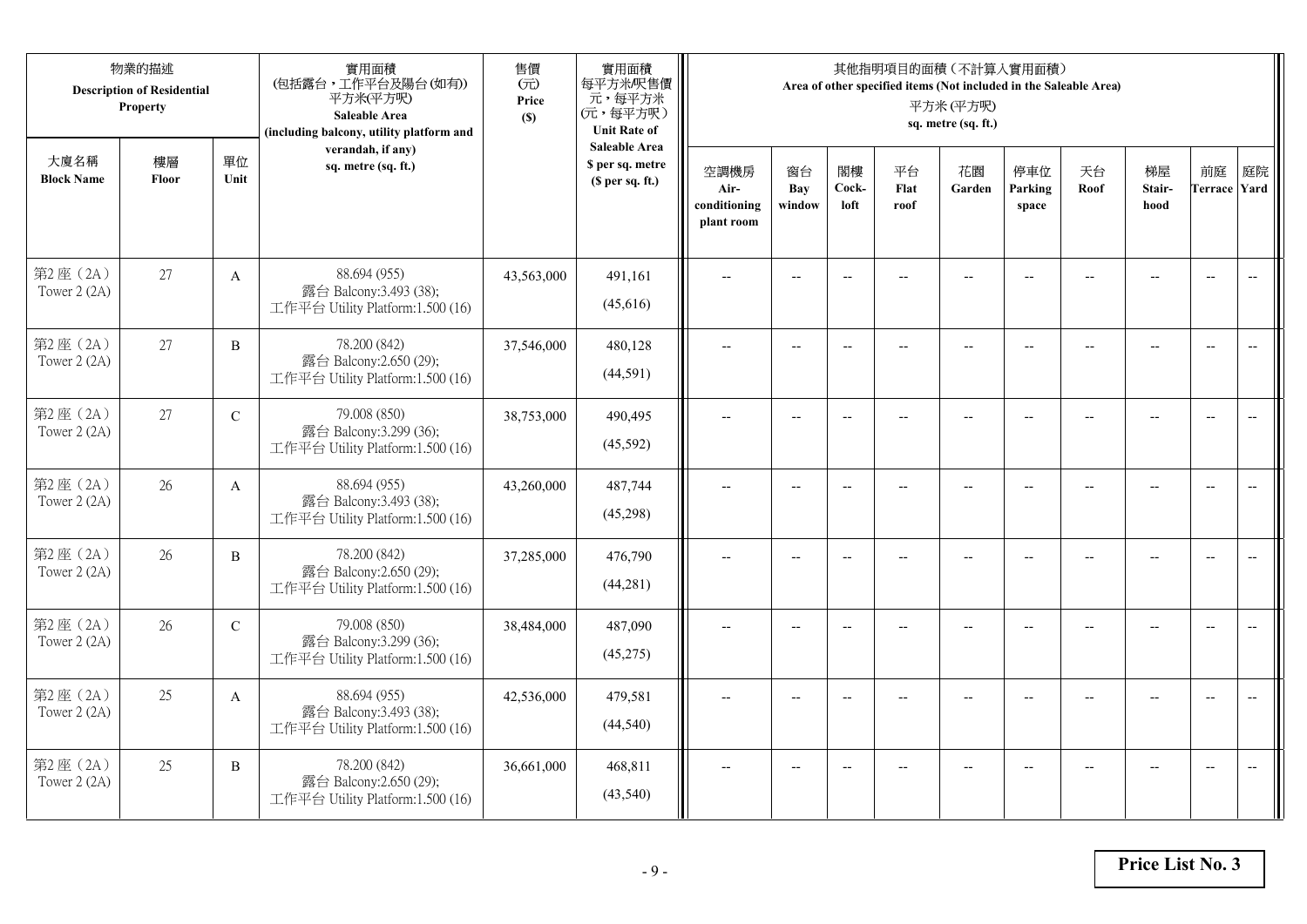|                           | 物業的描述<br><b>Description of Residential</b><br>Property |              | 實用面積<br>(包括露台,工作平台及陽台(如有))<br>平方米(平方呎)<br>Saleable Area<br>(including balcony, utility platform and | 售價<br>(元)<br>Price<br>(S) | 實用面積<br>每平方米/呎售價<br>元,每平方米<br>(元,每平方呎)<br><b>Unit Rate of</b>          |                                            |                          |                          |                          | 其他指明項目的面積 (不計算入實用面積)<br>Area of other specified items (Not included in the Saleable Area)<br>平方米(平方呎)<br>sq. metre (sq. ft.) |                          |                |                          |                           |                          |
|---------------------------|--------------------------------------------------------|--------------|-----------------------------------------------------------------------------------------------------|---------------------------|------------------------------------------------------------------------|--------------------------------------------|--------------------------|--------------------------|--------------------------|------------------------------------------------------------------------------------------------------------------------------|--------------------------|----------------|--------------------------|---------------------------|--------------------------|
| 大廈名稱<br><b>Block Name</b> | 樓層<br>Floor                                            | 單位<br>Unit   | verandah, if any)<br>sq. metre (sq. ft.)                                                            |                           | <b>Saleable Area</b><br>\$ per sq. metre<br>(S <sub>per</sub> sq. ft.) | 空調機房<br>Air-<br>conditioning<br>plant room | 窗台<br>Bay<br>window      | 閣樓<br>Cock-<br>loft      | 平台<br>Flat<br>roof       | 花園<br>Garden                                                                                                                 | 停車位<br>Parking<br>space  | 天台<br>Roof     | 梯屋<br>Stair-<br>hood     | 前庭<br><b>Terrace Yard</b> | 庭院                       |
| 第2座(2A)<br>Tower 2 (2A)   | 25                                                     | ${\bf C}$    | 79.008 (850)<br>露台 Balcony:3.299 (36);<br>工作平台 Utility Platform:1.500 (16)                          | 37,841,000                | 478,952<br>(44,519)                                                    |                                            |                          | $\overline{a}$           |                          |                                                                                                                              |                          |                |                          | $\overline{a}$            | $\overline{\phantom{a}}$ |
| 第2座(2B)<br>Tower 2 (2B)   | 37                                                     | $\mathbf E$  | 51.369 (553)<br>露台 Balcony:1.992 (21);<br>工作平台 Utility Platform:1.500 (16)                          | 23,972,000                | 466,663<br>(43,349)                                                    | $\overline{\phantom{a}}$                   | $\overline{\phantom{a}}$ | $\overline{\phantom{a}}$ | $\overline{a}$           | $\overline{\phantom{a}}$                                                                                                     | $-$                      |                | $\overline{a}$           | $-$                       | $\overline{\phantom{m}}$ |
| 第2座(2B)<br>Tower 2 (2B)   | 36                                                     | $\mathbf E$  | 51.369 (553)<br>露台 Balcony:1.992 (21);<br>工作平台 Utility Platform:1.500 (16)                          | 23,899,000                | 465,242<br>(43,217)                                                    |                                            | $\overline{\phantom{a}}$ | $-$                      | $-$                      | $-$                                                                                                                          |                          |                | $\overline{\phantom{a}}$ | $\overline{\phantom{a}}$  |                          |
| 第2座(2B)<br>Tower 2 (2B)   | 35                                                     | $\mathbf E$  | 51.369 (553)<br>露台 Balcony:1.992 (21);<br>工作平台 Utility Platform:1.500 (16)                          | 23,828,000                | 463,860<br>(43,089)                                                    | $-$                                        | $\overline{\phantom{m}}$ | $\overline{\phantom{a}}$ | $\overline{\phantom{a}}$ | $-$                                                                                                                          | $\overline{\phantom{a}}$ | $\overline{a}$ | --                       | $-$                       | $\overline{\phantom{m}}$ |
| 第2座(2B)<br>Tower 2 (2B)   | 33                                                     | $\, {\bf B}$ | 55.214 (594)<br>露台 Balcony: 2.028 (22);<br>工作平台 Utility Platform:1.500 (16)                         | 22,985,000                | 416,289<br>(38,695)                                                    | $\sim$                                     | $\overline{a}$           | $\overline{a}$           | $\overline{a}$           | $-$                                                                                                                          | $\overline{a}$           |                | $\overline{a}$           | $\overline{\phantom{a}}$  | $\overline{\phantom{a}}$ |
| 第2座(2B)<br>Tower 2 (2B)   | 33                                                     | E            | 51.369 (553)<br>露台 Balcony:1.992 (21);<br>工作平台 Utility Platform:1.500 (16)                          | 23,758,000                | 462,497<br>(42,962)                                                    | $\overline{\phantom{a}}$                   | $\overline{a}$           | $-$                      |                          | $-$                                                                                                                          | $-$                      | $-$            | $\overline{a}$           | $\overline{\phantom{a}}$  | $\sim$                   |
| 第2座(2B)<br>Tower 2 (2B)   | 32                                                     | B            | 55.214 (594)<br>露台 Balcony:2.028 (22);<br>工作平台 Utility Platform:1.500 (16)                          | 22,917,000                | 415,058<br>(38,581)                                                    |                                            |                          | $\overline{\phantom{a}}$ |                          |                                                                                                                              |                          |                |                          | $\overline{\phantom{a}}$  | $\overline{\phantom{a}}$ |
| 第2座(2B)<br>Tower 2 (2B)   | 32                                                     | $\mathbf E$  | 51.369 (553)<br>露台 Balcony:1.992 (21);<br>工作平台 Utility Platform:1.500 (16)                          | 23,686,000                | 461,095<br>(42, 832)                                                   | $\overline{\phantom{a}}$                   | $-$                      | $-$                      |                          | $\overline{a}$                                                                                                               | $-$                      |                | $-$                      | $-$                       | $\overline{\phantom{a}}$ |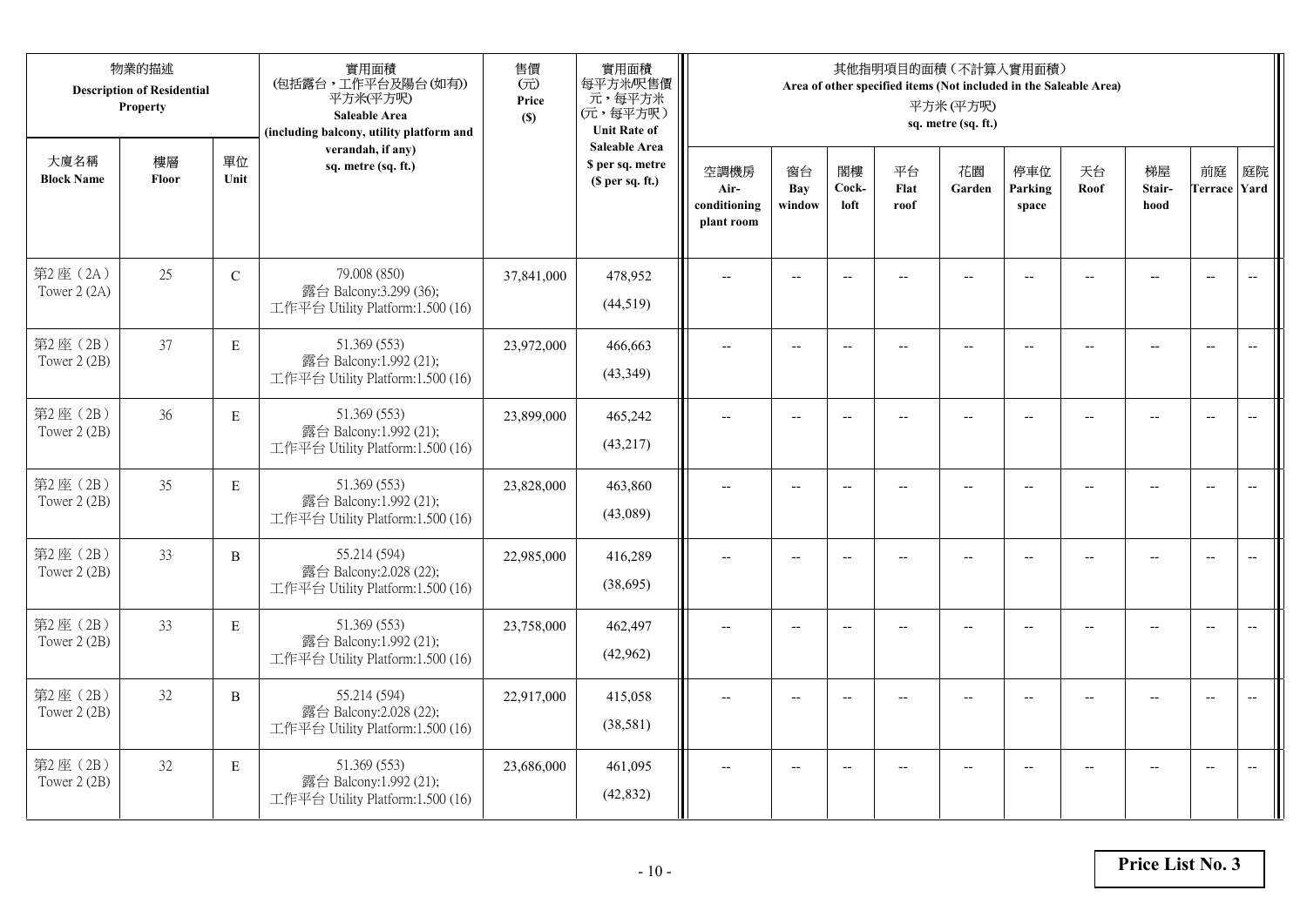| 物業的描述<br><b>Description of Residential</b><br>Property |             |              | 實用面積<br>(包括露台,工作平台及陽台(如有))<br>平方米(平方呎)<br>Saleable Area<br>(including balcony, utility platform and | 售價<br>(元)<br>Price<br>(S) | 實用面積<br>每平方米/呎售價<br>元,每平方米<br>(元,每平方呎)<br><b>Unit Rate of</b>          | 其他指明項目的面積 (不計算入實用面積)<br>Area of other specified items (Not included in the Saleable Area)<br>平方米(平方呎)<br>sq. metre (sq. ft.) |                          |                          |                          |                          |                          |                |                                                     |                           |                          |  |
|--------------------------------------------------------|-------------|--------------|-----------------------------------------------------------------------------------------------------|---------------------------|------------------------------------------------------------------------|------------------------------------------------------------------------------------------------------------------------------|--------------------------|--------------------------|--------------------------|--------------------------|--------------------------|----------------|-----------------------------------------------------|---------------------------|--------------------------|--|
| 大廈名稱<br><b>Block Name</b>                              | 樓層<br>Floor | 單位<br>Unit   | verandah, if any)<br>sq. metre (sq. ft.)                                                            |                           | <b>Saleable Area</b><br>\$ per sq. metre<br>(S <sub>per</sub> sq. ft.) | 空調機房<br>Air-<br>conditioning<br>plant room                                                                                   | 窗台<br>Bay<br>window      | 閣樓<br>Cock-<br>loft      | 平台<br>Flat<br>roof       | 花園<br>Garden             | 停車位<br>Parking<br>space  | 天台<br>Roof     | 梯屋<br>Stair-<br>hood                                | 前庭<br><b>Terrace Yard</b> | 庭院                       |  |
| 第2座(2B)<br>Tower 2 (2B)                                | 31          | $\, {\bf B}$ | 55.214 (594)<br>露台 Balcony:2.028 (22);<br>工作平台 Utility Platform:1.500 (16)                          | 22,847,000                | 413,790<br>(38, 463)                                                   |                                                                                                                              |                          | $\overline{a}$           |                          |                          |                          |                |                                                     | $\overline{a}$            | $\overline{\phantom{a}}$ |  |
| 第2座(2B)<br>Tower 2 (2B)                                | 31          | $\mathbf E$  | 51.369 (553)<br>露台 Balcony:1.992 (21);<br>工作平台 Utility Platform:1.500 (16)                          | 23,616,000                | 459,733<br>(42,705)                                                    | $\overline{\phantom{a}}$                                                                                                     | $\overline{\phantom{a}}$ | $\overline{a}$           | $\overline{a}$           | $\overline{\phantom{a}}$ | $-$                      |                | $\overline{a}$                                      | $-$                       |                          |  |
| 第2座(2B)<br>Tower 2 (2B)                                | 30          | $\, {\bf B}$ | 55.214 (594)<br>露台 Balcony:2.028 (22);<br>工作平台 Utility Platform:1.500 (16)                          | 22,779,000                | 412,558<br>(38,348)                                                    |                                                                                                                              | $\overline{\phantom{a}}$ | $-$                      | $-$                      | $-$                      |                          |                | $\overline{\phantom{a}}$                            | $\overline{\phantom{a}}$  |                          |  |
| 第2座(2B)<br>Tower 2 (2B)                                | 30          | $\mathbf E$  | 51.369 (553)<br>露台 Balcony:1.992 (21);<br>工作平台 Utility Platform:1.500 (16)                          | 23,546,000                | 458,370<br>(42,579)                                                    | $-$                                                                                                                          | $\overline{\phantom{m}}$ | $\overline{\phantom{a}}$ | $\overline{\phantom{a}}$ | $-$                      | $\overline{\phantom{a}}$ | $\overline{a}$ | $\hspace{0.05cm} -\hspace{0.05cm} -\hspace{0.05cm}$ | $\overline{\phantom{a}}$  | $\overline{\phantom{m}}$ |  |
| 第2座(2B)<br>Tower 2 (2B)                                | 29          | $\, {\bf B}$ | 55.214 (594)<br>露台 Balcony: 2.028 (22);<br>工作平台 Utility Platform:1.500 (16)                         | 22,711,000                | 411,327<br>(38, 234)                                                   | $\sim$                                                                                                                       | $\overline{a}$           | $\overline{a}$           | $\overline{a}$           | $-$                      | $\overline{a}$           |                | $\overline{a}$                                      | $\overline{\phantom{a}}$  | $\overline{\phantom{a}}$ |  |
| 第2座(2B)<br>Tower 2 (2B)                                | 29          | E            | 51.369 (553)<br>露台 Balcony:1.992 (21);<br>工作平台 Utility Platform:1.500 (16)                          | 23,474,000                | 456,968<br>(42, 448)                                                   | $\overline{\phantom{a}}$                                                                                                     | $\overline{a}$           | $-$                      |                          | $\overline{a}$           | $-$                      | $-$            | $\overline{a}$                                      | $\overline{\phantom{a}}$  | $\sim$                   |  |
| 第2座(2B)<br>Tower 2 (2B)                                | 28          | E            | 51.369 (553)<br>露台 Balcony:1.992 (21);<br>工作平台 Utility Platform:1.500 (16)                          | 23,128,000                | 450,233<br>(41,823)                                                    |                                                                                                                              |                          | $\overline{\phantom{a}}$ |                          |                          |                          |                |                                                     | $\overline{\phantom{a}}$  | $\overline{a}$           |  |
| 第2座(2B)<br>Tower 2 (2B)                                | 27          | $\mathbf E$  | 51.369 (553)<br>露台 Balcony:1.992 (21);<br>工作平台 Utility Platform:1.500 (16)                          | 22,989,000                | 447,527<br>(41,571)                                                    | $\overline{\phantom{a}}$                                                                                                     | $-$                      | $-$                      |                          | $\overline{a}$           | $-$                      |                | $-$                                                 | $-$                       | $\overline{\phantom{a}}$ |  |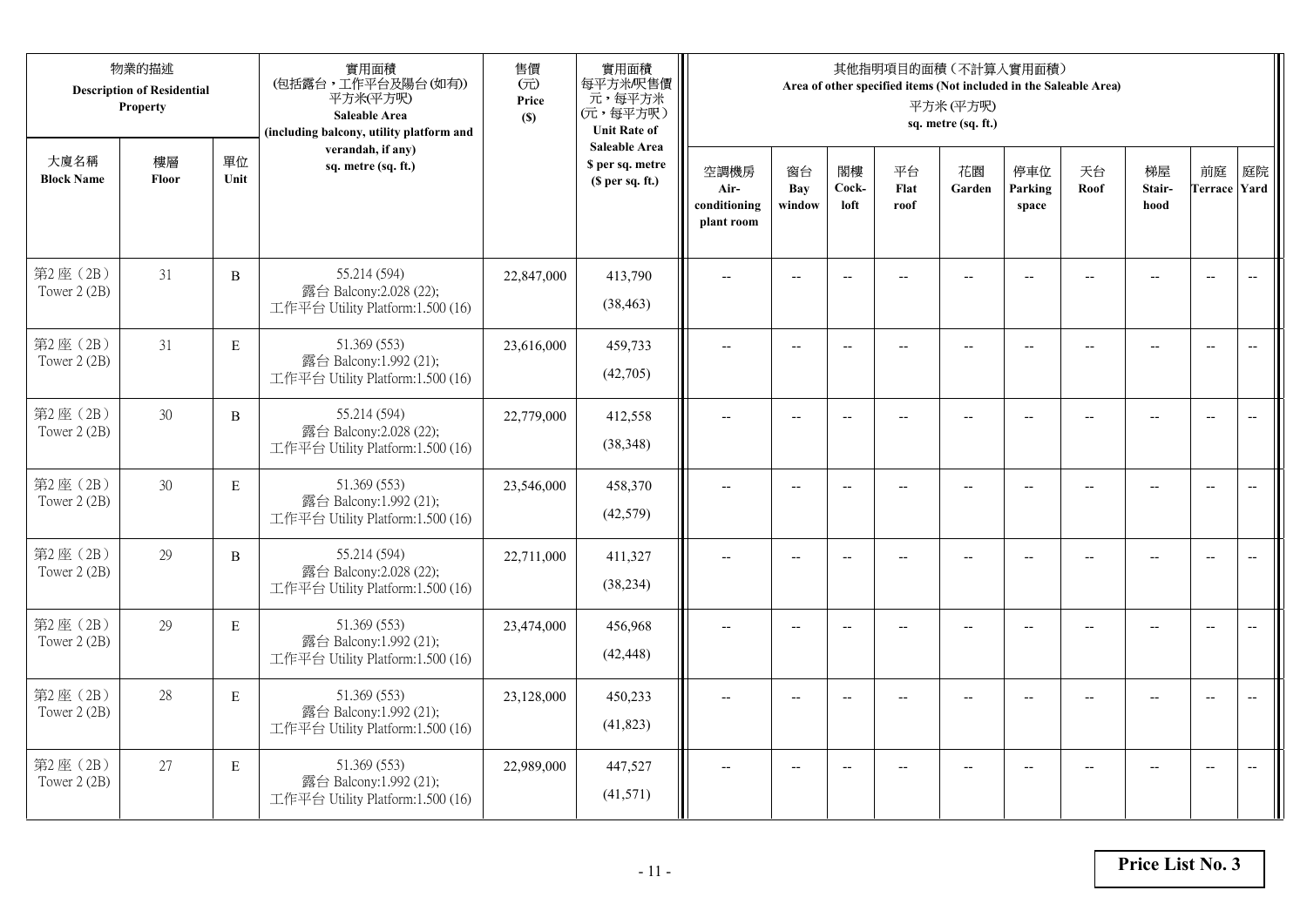| 物業的描述<br><b>Description of Residential</b><br>Property |             |              | 實用面積<br>(包括露台,工作平台及陽台(如有))<br>平方米(平方呎)<br>Saleable Area<br>(including balcony, utility platform and | 售價<br>(元)<br>Price<br>(S) | 實用面積<br>每平方米/呎售價<br>元,每平方米<br>(元,每平方呎)<br><b>Unit Rate of</b> | 其他指明項目的面積 (不計算入實用面積)<br>Area of other specified items (Not included in the Saleable Area)<br>平方米(平方呎)<br>sq. metre (sq. ft.) |                          |                          |                    |                          |                          |                          |                                                     |                           |                          |  |
|--------------------------------------------------------|-------------|--------------|-----------------------------------------------------------------------------------------------------|---------------------------|---------------------------------------------------------------|------------------------------------------------------------------------------------------------------------------------------|--------------------------|--------------------------|--------------------|--------------------------|--------------------------|--------------------------|-----------------------------------------------------|---------------------------|--------------------------|--|
| 大廈名稱<br><b>Block Name</b>                              | 樓層<br>Floor | 單位<br>Unit   | verandah, if any)<br>sq. metre (sq. ft.)                                                            |                           | <b>Saleable Area</b><br>\$ per sq. metre<br>(\$ per sq. ft.)  | 空調機房<br>Air-<br>conditioning<br>plant room                                                                                   | 窗台<br>Bay<br>window      | 閣樓<br>Cock-<br>loft      | 平台<br>Flat<br>roof | 花園<br>Garden             | 停車位<br>Parking<br>space  | 天台<br>Roof               | 梯屋<br>Stair-<br>hood                                | 前庭<br><b>Terrace Yard</b> | 庭院                       |  |
| 第2座(2B)<br>Tower 2 (2B)                                | 26          | $\mathbf E$  | 51.369 (553)<br>露台 Balcony:1.992 (21);<br>工作平台 Utility Platform:1.500 (16)                          | 22,920,000                | 446,184<br>(41, 447)                                          |                                                                                                                              | $-$                      | $\overline{a}$           |                    | $\sim$                   |                          |                          |                                                     | $\overline{a}$            | $\overline{\phantom{a}}$ |  |
| 第2座(2B)<br>Tower 2 (2B)                                | 25          | $\mathbf E$  | 51.369 (553)<br>露台 Balcony:1.992 (21);<br>工作平台 Utility Platform:1.500 (16)                          | 22,853,000                | 444,879<br>(41,326)                                           | $\overline{\phantom{a}}$                                                                                                     | $\overline{\phantom{a}}$ | $\overline{a}$           | $-$                | $\overline{\phantom{a}}$ | $-$                      | $\overline{\phantom{a}}$ | $\overline{a}$                                      | $-$                       |                          |  |
| 第2座(2B)<br>Tower 2 (2B)                                | 23          | $\mathbf E$  | 51.369 (553)<br>露台 Balcony:1.992 (21);<br>工作平台 Utility Platform:1.500 (16)                          | 22,784,000                | 443,536<br>(41,201)                                           |                                                                                                                              | $\overline{\phantom{a}}$ | $\overline{\phantom{a}}$ | $-$                | $-$                      |                          |                          | $\overline{\phantom{a}}$                            | $\overline{\phantom{m}}$  |                          |  |
| 第2座(2B)<br>Tower 2 (2B)                                | 19          | $\mathbf F$  | 31.875 (343)<br>露台 Balcony:1.994 (21);<br>工作平台 Utility Platform:-- (--)                             | 14,281,000                | 448,031<br>(41, 636)                                          | $-$                                                                                                                          | $\overline{\phantom{m}}$ | $\overline{\phantom{a}}$ | $-$                | $-$                      | $\overline{\phantom{a}}$ | $\overline{a}$           | $\hspace{0.05cm} -\hspace{0.05cm} -\hspace{0.05cm}$ | $-$                       | $\overline{\phantom{m}}$ |  |
| 第2座(2B)<br>Tower 2 (2B)                                | 18          | $\mathbf{F}$ | 31.875 (343)<br>露台 Balcony:1.994 (21);<br>工作平台 Utility Platform:-- (--)                             | 14,281,000                | 448,031<br>(41, 636)                                          | $\sim$                                                                                                                       | $\overline{a}$           | $\overline{a}$           | $\overline{a}$     | $\overline{\phantom{a}}$ | $\overline{a}$           |                          | $\overline{a}$                                      | $\overline{\phantom{a}}$  | $\overline{\phantom{a}}$ |  |
| 第2座(2B)<br>Tower 2 (2B)                                | 17          | $\mathbf F$  | 31.875 (343)<br>露台 Balcony:1.994 (21);<br>工作平台 Utility Platform:-- (--)                             | 14,195,000                | 445,333<br>(41,385)                                           | $\overline{\phantom{a}}$                                                                                                     | $\overline{a}$           | $\overline{\phantom{a}}$ |                    | $\overline{a}$           | $\sim$                   | $-$                      | $\sim$                                              | $\overline{\phantom{a}}$  | $\sim$                   |  |
| 第2座(2B)<br>Tower 2 (2B)                                | 16          | $\mathbf F$  | 31.875 (343)<br>露台 Balcony:1.994 (21);<br>工作平台 Utility Platform:-- (--)                             | 14,152,000                | 443,984<br>(41,259)                                           |                                                                                                                              | $-$                      | $\overline{\phantom{a}}$ |                    |                          |                          |                          |                                                     | $\overline{\phantom{a}}$  | $-$                      |  |
| 第2座(2B)<br>Tower 2 (2B)                                | 15          | $\mathbf{F}$ | 31.875 (343)<br>露台 Balcony:1.994 (21);<br>工作平台 Utility Platform:-- (--)                             | 14,110,000                | 442,667<br>(41, 137)                                          | $\overline{\phantom{a}}$                                                                                                     | $-$                      | $\overline{\phantom{a}}$ | $\overline{a}$     | $\overline{\phantom{a}}$ | $-$                      |                          | $\overline{a}$                                      | $-$                       | $\overline{\phantom{a}}$ |  |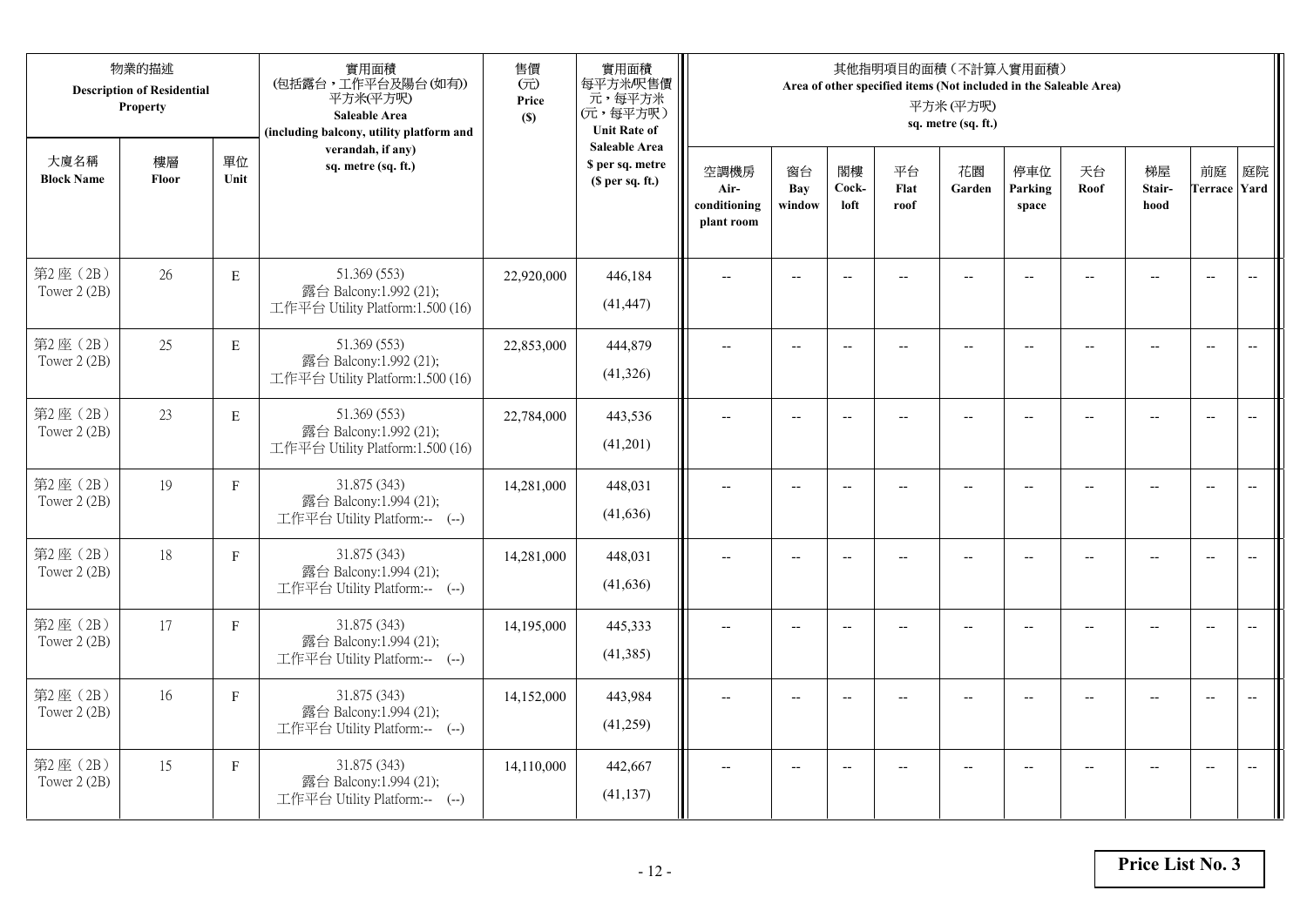| 物業的描述<br><b>Description of Residential</b><br><b>Property</b> |             |             | 實用面積<br>(包括露台,工作平台及陽台 (如有))<br>平方米(平方呎)<br><b>Saleable Area</b><br>(including balcony, utility platform and | 售價<br>$(\overrightarrow{\pi})$<br>Price<br>(S) | 實用面積<br>每平方米/呎售價<br>元,每平方米<br>(元,每平方呎)<br><b>Unit Rate of</b> | 其他指明項目的面積(不計算入實用面積)<br>Area of other specified items (Not included in the Saleable Area)<br>平方米 (平方呎)<br>sq. metre (sq. ft.) |                     |                          |                    |              |                         |            |                      |                          |    |
|---------------------------------------------------------------|-------------|-------------|-------------------------------------------------------------------------------------------------------------|------------------------------------------------|---------------------------------------------------------------|------------------------------------------------------------------------------------------------------------------------------|---------------------|--------------------------|--------------------|--------------|-------------------------|------------|----------------------|--------------------------|----|
| 大廈名稱<br><b>Block Name</b>                                     | 樓層<br>Floor | 單位<br>Unit  | verandah, if any)<br>sq. metre (sq. ft.)                                                                    |                                                | <b>Saleable Area</b><br>\$ per sq. metre<br>(\$ per sq. ft.)  | 空調機房<br>Air-<br>conditioning<br>plant room                                                                                   | 窗台<br>Bay<br>window | 閣樓<br>Cock-<br>loft      | 平台<br>Flat<br>roof | 花園<br>Garden | 停車位<br>Parking<br>space | 天台<br>Roof | 梯屋<br>Stair-<br>hood | 前庭<br>Terrace Yard       | 庭院 |
| 第2座 (2B)<br>Tower $2(2B)$                                     | 12          | $\mathbf F$ | 31.875 (343)<br>露台 Balcony:1.994 (21);<br>工作平台 Utility Platform:-- (--)                                     | 14,067,000                                     | 441,318<br>(41,012)                                           |                                                                                                                              | $\qquad \qquad -$   |                          |                    | --           |                         |            |                      | $-$                      |    |
| 第2座(2B)<br>Tower $2(2B)$                                      | 11          | $\mathbf F$ | 31.875 (343)<br>露台 Balcony:1.994 (21);<br>工作平台 Utility Platform:-- (--)                                     | 14,026,000                                     | 440,031<br>(40, 892)                                          |                                                                                                                              | $- -$               | $-$                      |                    | $- -$        | --                      | --         |                      | $\hspace{0.05cm} \ldots$ |    |
| 第2座 (2B)<br>Tower $2(2B)$                                     | 10          | F           | 31.875 (343)<br>露台 Balcony:1.994 (21);<br>工作平台 Utility Platform:-- (--)                                     | 13,985,000                                     | 438,745<br>(40,773)                                           | $-$                                                                                                                          | $- -$               | $\overline{\phantom{a}}$ | --                 | $- -$        | $- -$                   | --         |                      | $\hspace{0.05cm} \ldots$ |    |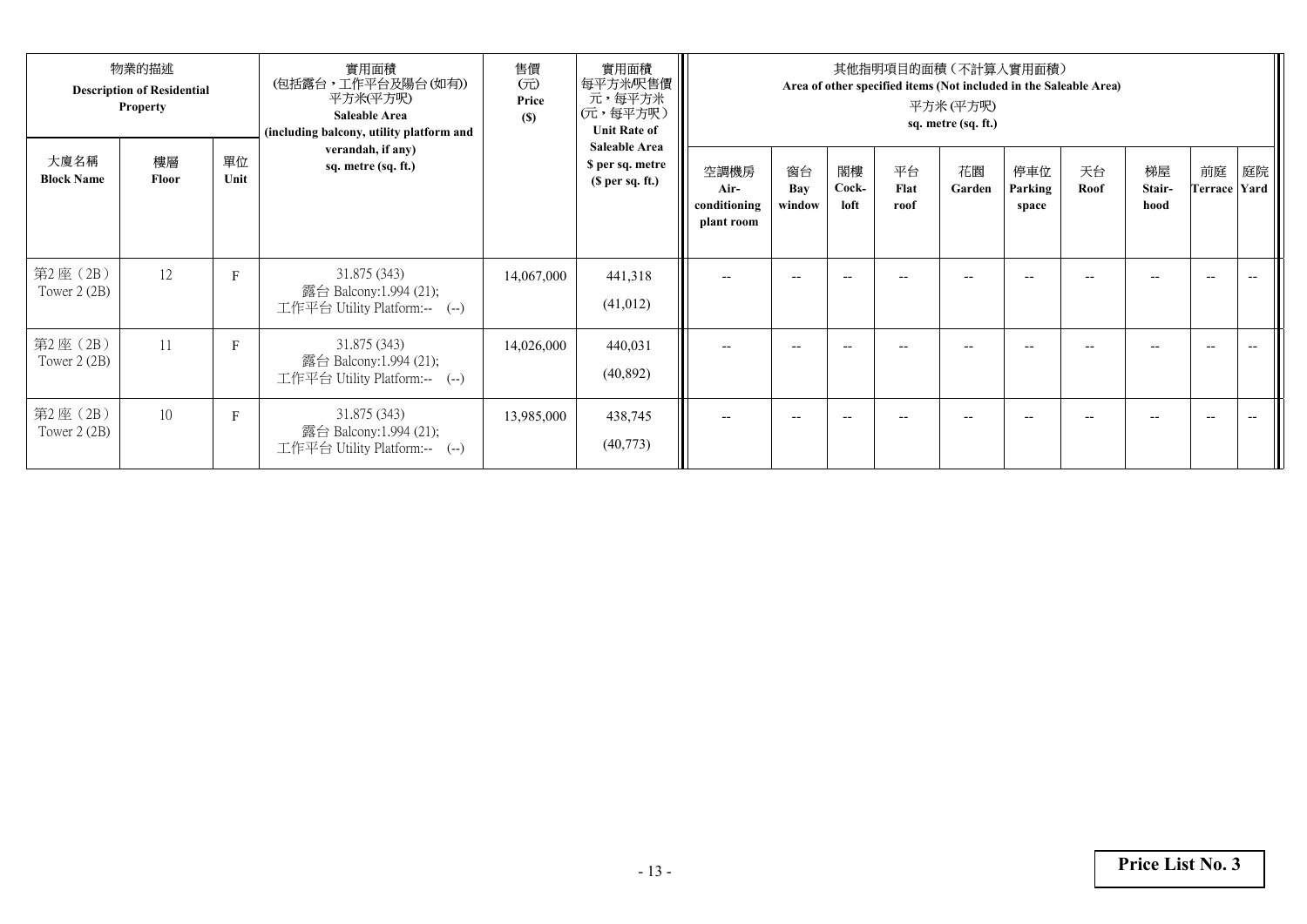## 第三部份:其他資料 **Part 3: Other Information**

(1) 準買家應參閱期數的售樓說明書,以了解期數的資料。

Prospective purchasers are advised to refer to the sales brochure for the Phase for information on the Phase.

(2) 根據《一手住宅物業銷售條例》第 52(1)條及第 53(2)及(3)條, -

According to sections 52(1) and 53(2) and (3) of the Residential Properties (First-hand Sales) Ordinance, -

#### 第 52(1)條 / Section 52(1)

#### 在某人就指明住宅物業與擁有人訂立臨時買賣合約時,該人須向擁有人支付售價的 5%的臨時訂金。

A preliminary deposit of 5% of the purchase price is payable by a person to the owner on entering into a preliminary agreement for sale and purchase in respect of the specified residential property with the owner.

#### 第 53(2)條 / Section 53(2)

如某人於某日期訂立臨時買賣合約,並於該日期後的 5 個工作日內,就有關住宅物業簽立買賣合約,則擁有人必須在該日期後的 8 個工作日內,簽立該買賣合約。

If a person executes an agreement for sale and purchase in respect of the residential property within 5 working days after the date on which the person enters into the preliminary agreement for sale and purchase, the owner must execute the agreement for sale and purchase within 8 working days after that date.

#### 第 53(3)條 / Section 53(3)

如某人於某日期訂立臨時買賣合約,但沒有於該日期後的 5 個工作日内,就有關住宅物業簽立買賣合約,則 -(i) 該臨時合約即告終止;(ii) 有關的臨時訂金即予沒收;及 (iii) 擁有人不得 就該人沒有簽立買賣合約而針對該人提出進一步申索。

If a person does not execute an agreement for sale and purchase in respect of the residential property within 5 working days after the date on which the person enters into the preliminary agreement for sale and purchase- (i) the preliminary agreement is terminated; (ii) the preliminary deposit is forfeited; and (iii) the owner does not have any further claim against the person for the failure.

#### (3) 實用面積及屬該住宅物業其他指明項目的面積是按《一手住宅物業銷售條例》第 8 條及附表二第 2 部的計算得出的。

The saleable area and area of other specified items of the residential property are calculated in accordance with section 8 and Part 2 of Schedule 2 to the Residential Properties (First-hand Sales) Ordinance.

- (4) 註:於本第(4)段中:
	- (a) 「售價」指本價單第二部份中所列表之住宅物業的售價。而「成交金額」指臨時買賣合約中訂明的住宅物業的實際金額,因應不同支付條款及/或折扣按售價計算得出之價目,皆以進位 到最接近的百位數作為成交金額。
	- (b) 「賣方」指香港鐵路有限公司,而『如此聘用的人』指 High Crown Holdings Limited,即獲香港鐵路有限公司聘用作統籌和監管期數的設計、規劃、建造、裝置、完成及銷售的過程的人 士。
	- (c) 買方於簽署臨時買賣合約時須繳付相等於成交金額 5%之金額作為臨時訂金,其中港幣\$100,000 之部分臨時訂金必須以銀行本票支付,臨時訂金的餘額可以支票支付,本票及支票抬頭 請寫「的近律師行」或「**DEACONS**」。
	- Notes: In this paragraph (4):
	- (a) "Price" means the price of the residential property set out in Part 2 of this Price List, and "Transaction Price" means the actual price of the residential property set out in the preliminary agreement for sale and purchase. The amount obtained after applying the relevant terms of payment and/or applicable discounts on the Price will be rounded up to the nearest hundred to determine the Transaction Price.
	- (b) "Vendor" means MTR Corporation Limited and "Person so Engaged" means High Crown Holdings Limited, the person engaged by MTR Corporation Limited to co-ordinate and supervise the process of designing, planning, constructing, fitting out, completing and marketing the Phase.
	- (c) Upon signing of the preliminary agreement for sale and purchase, the Purchaser shall pay the preliminary deposit which is equivalent to 5% of the Transaction Price. HK\$100,000 being part of the preliminary deposit must be paid by cashier order(s) and the balance of the preliminary deposit may be paid by cheque(s). The cashier order(s) and cheque(s) should be made payable to "**DEACONS**" or "的近律師行**"**.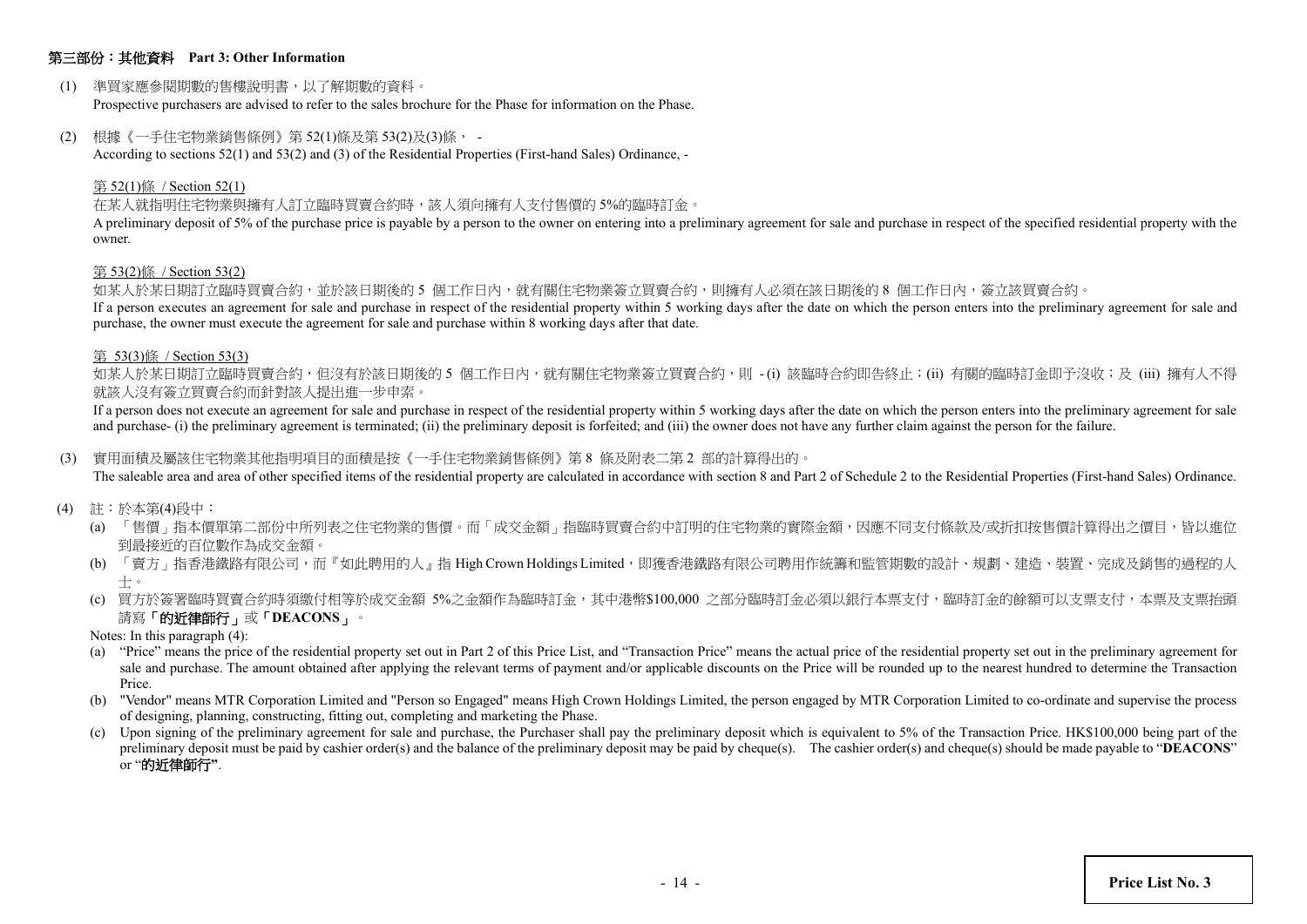## (4) (i) 支付條款 **Terms of Payment:**

## **(A) 180** 天現金優惠付款計劃 **180-day Cash Payment Plan (**照售價減 **8%) (8% discount from Price)**

- 1. 成交金額 5%: 臨時訂金須於買方簽署臨時買賣合約時繳付,買方並須於其後 5 個工作天内簽署買賣合約。 5% of the Transaction Price being the Preliminary Deposit shall be paid upon signing of the preliminary agreement for sale and purchase. The agreement for sale and purchase must be signed by the Purchaser within 5 working days thereafter.
- 2. 成交金額 95%: 成交金額餘款須於買方簽署臨時買賣合約後 180 天內支付,或於賣方就其有能力將物業有效地轉讓予買方一事向買方發出通知的日期後的 14 天内支付,以較 早者為準。

95% of the Transaction Price being the balance of the Transaction Price shall be paid by the Purchaser within 180 days after signing of the preliminary agreement for sale and purchase, or within 14 days after the date of the notification to the Purchaser that the Vendor is in a position validly to assign the property to the Purchaser, whichever is the earlier.

## (B) **180** 天備用一按貸款付款計劃 **180-day Standby First Mortgage Payment Plan (**照售價減 **5.5%) (5.5% discount from Price)**

- 1. 成交金額 5%: 臨時訂金須於買方簽署臨時買賣合約時繳付,買方並須於其後 5 個工作天內簽署買賣合約。 5% of the Transaction Price being the Preliminary Deposit shall be paid upon signing of the preliminary agreement for sale and purchase. The agreement for sale and purchase must be signed by the Purchaser within 5 working days thereafter.
- 2. 成交金額 95%: 成交金額餘款須於買方簽署臨時買賣合約後 180 天內支付,或於賣方就其有能力將物業有效地轉讓予買方一事向買方發出通知的日期後的 14 天内支付,以較 早者為準。

 95% of the Transaction Price being the balance of the Transaction Price shall be paid by the Purchaser within 180 days after signing of the preliminary agreement for sale and purchase, or within 14 days after the date of the notification to the Purchaser that the Vendor is in a position validly to assign the property to the Purchaser, whichever is the earlier.

## **(C) 360** 天現金優惠付款計劃 **360-day Cash Payment Plan (**照售價減 **6%) (6% discount from Price)**

- 1. 成交金額 5%: 臨時訂金須於買方簽署臨時買賣合約時繳付,買方並須於其後 5 個工作天內簽署買賣合約。 5% of the Transaction Price being the Preliminary Deposit shall be paid upon signing of the preliminary agreement for sale and purchase. The agreement for sale and purchase must be signed by the Purchaser within 5 working days thereafter.
- 2. 成交金額 5%: 部份成交金額須於買方簽署臨時買賣合約後 180 天內支付,或於賣方就其有能力將物業有效地轉讓予買方一事向買方發出通知的日期後的 14 天內支付,以較 早者為準。

5% of the Transaction Price being part payment of Transaction Price shall be paid by the Purchaser within 180 days after signing of the preliminary agreement for sale and purchase, or within 14 days after the date of the notification to the Purchaser that the Vendor is in a position validly to assign the property to the Purchaser, whichever is the earlier.

3. 成交金額 90%: 成交金額餘款須於買方簽署臨時買賣合約後 360 天内支付,或於賣方就其有能力將物業有效地轉讓予買方一事向買方發出通知的日期後的 14 天内支付,以較 早者為準。

90% of the Transaction Price being the balance of the Transaction Price shall be paid by the Purchaser within 360 days after signing of the preliminary agreement for sale and purchase, or within 14 days after the date of the notification to the Purchaser that the Vendor is in a position validly to assign the property to the Purchaser, whichever is the earlier.

### **(D)** 建築期付款計劃 **Stage Payment Plan (**照售價減 **4%) (4% discount from Price)**

- 1. 成交金額 5%﹕臨時訂金須於買方簽署臨時買賣合約時繳付,買方並須於其後 5 個工作天內簽署買賣合約。 5% of the Transaction Price being the Preliminary Deposit shall be paid upon signing of the preliminary agreement for sale and purchase. The agreement for sale and purchase must be signed
- by the Purchaser within 5 working days thereafter. 2. 成交金額 5%: 部份成交金額須於買方簽署臨時買賣合約後 180 天內支付,或於賣方就其有能力將物業有效地轉讓予買方一事向買方發出通知的日期後的 14 天内支付,以較
- 早者為準。

5% of the Transaction Price being part payment of Transaction Price shall be paid by the Purchaser within 180 days after signing of the preliminary agreement for sale and purchase, or within 14 days after the date of the notification to the Purchaser that the Vendor is in a position validly to assign the property to the Purchaser, whichever is the earlier.

3. 成交金額 90%﹕成交金額餘款須於賣方就其有能力將物業有效地轉讓予買方一事向買方發出通知的日期後的 14 天內支付。 90% of the Transaction Price being the balance of the Transaction Price shall be paid within 14 days after the date of the notification to the Purchaser that the Vendor is in a position validly to assign the property to the Purchaser.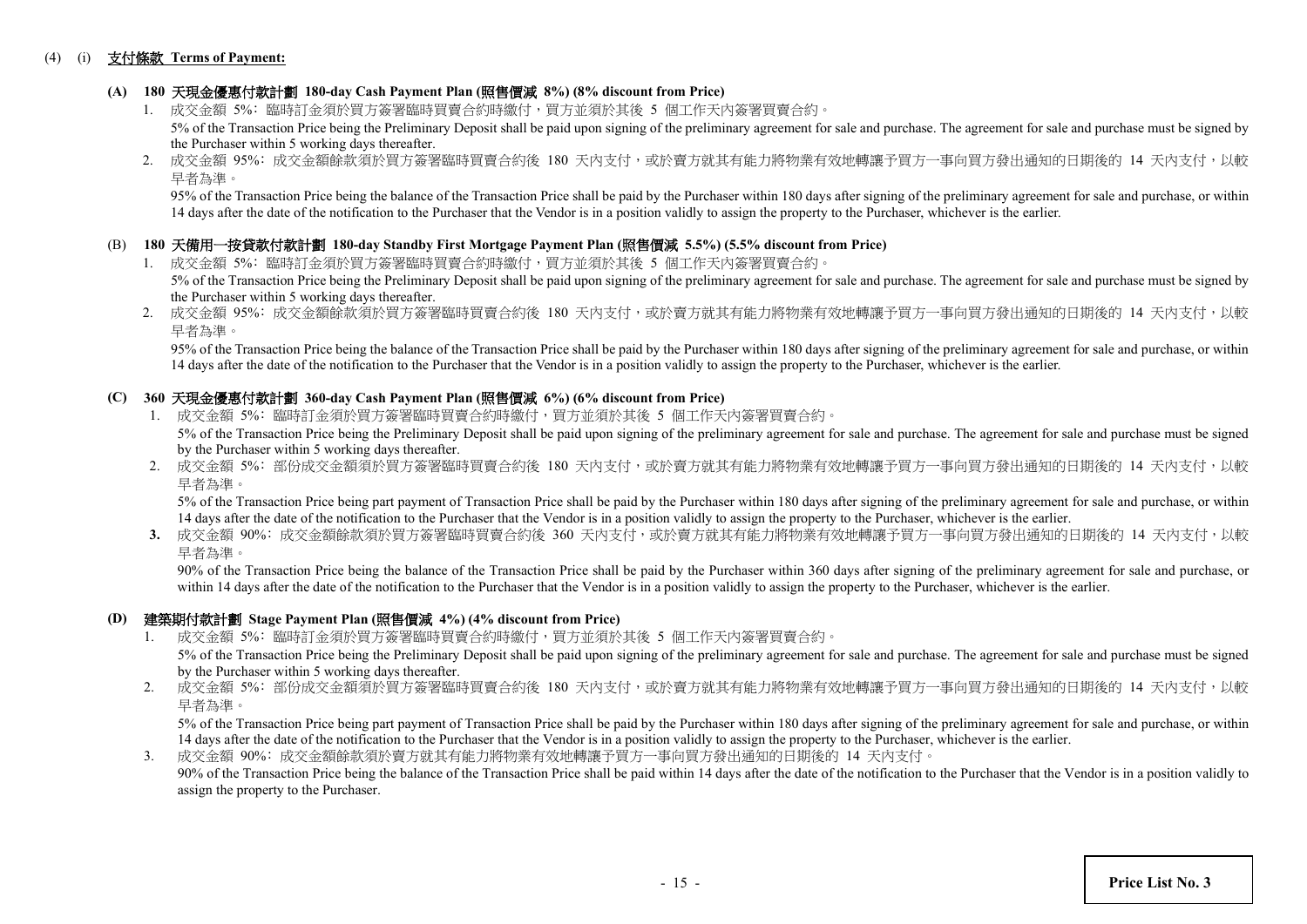## (4) (ii) 售價獲得折扣的基礎

#### **The basis on which any discount on the Price is available**

(a) 請參閱(4)(i) Please refer to  $(4)$ (i)

## (b) 「早鳥」優惠 **"Early Bird" Discount**

買方可獲額外 3%售價折扣優惠作為「早鳥」優惠。 An extra 3% discount from the Price would be offered to the Purchasers as the "Early Bird" Benefit.

(c) 「南區優尚生活」優惠 **"Superior southside living" Benefit** 買方可獲額外 3%售價折扣優惠作為「南區優尚生活」優惠。

An extra 3% discount from the Price would be offered to the Purchasers as the "Superior southside living" Benefit.

(d) 「**Kerry Homes** 會員」優惠 **"Kerry Homes Member" Benefit** 買家如屬 Kerry Homes 會員,可獲額外 1%售價折扣優惠。 An extra 1% discount from the Price would be offered to Purchasers who are "Kerry Homes members".

## (e) 「**Sino Club** 會員」優惠 **"Sino Club Member" Benefit**

買家如屬 Sino Club 會員,可獲額外 1%售價折扣優惠。 An extra 1% discount from the Price would be offered to Purchasers who are "Sino Club members".

(f) 「印花稅津貼」優惠 **"Subsidy of Stamp Duty" Benefit**

買方可獲額外 4%售價折扣優惠作為「印花稅津貼」優惠。 An extra 4% discount from the Price would be offered to the Purchasers as the "Subsidy of Stamp Duty" Benefit.

## (4) (iii) 可就購買期數中的指明住宅物業而連帶獲得的任何贈品、財務優惠或利益

**Any gift, or any financial advantage or benefit, to be made available in connection with the purchase of a specified residential property in the Phase**

(a) 備用第一按揭貸款 (此安排只適用於選擇支付條款 (B) 180 天備用一按貸款付款計劃之買方。 ) Standby First Mortgage Loan (This arrangement is only applicable to Purchasers who choose Terms of Payment (B) 180-day Standby First Mortgage Payment Plan.)

買方可向如此聘用的人介紹之財務機構或如此聘用的人指定的其它公司 (「介紹之第一承按人」)申請最高達成交金額之 70%之第一按揭貸款(「第一按揭貸款」)。第一按揭貸款及其 申請受以下條件規限:

The Purchaser may apply to the financial institution referred by the Person so Engaged or any other company designated by the Person so Engaged (the "Referred First Mortgagee") for first mortgage loan with a maximum loan amount equivalent to 70% of the Transaction Price (the "First Mortgage Loan"). The First Mortgage Loan and its application are subject to the following terms and conditions:

1) 買方必須於付清成交金額餘款之日起計最少 60 天前以指定格式的申請書向介紹之第一承按人申請第一按揭貸款。

The Purchaser shall apply to the Referred First Mortgagee for the First Mortgage Loan by the prescribed form not less than 60 days before the due date of payment of the balance of the Transaction Price.

- 2) 買方須依照介紹之第一承按人之要求提供足夠之入息證明文件。 The Purchaser shall provide sufficient proof of income in accordance with the requirements of the Referred First Mortgagee.
- 3) 買方須以所購之期數的住宅物業之第一樓花按揭(如適用)及第一法定按揭作為第一按揭貸款的抵押。 The First Mortgage Loan shall be secured by a first equitable mortgage (if applicable) and a first legal mortgage over the residential property in the Phase purchased by the Purchaser.
- 4) 第一按揭貸款年期最長為 25 年。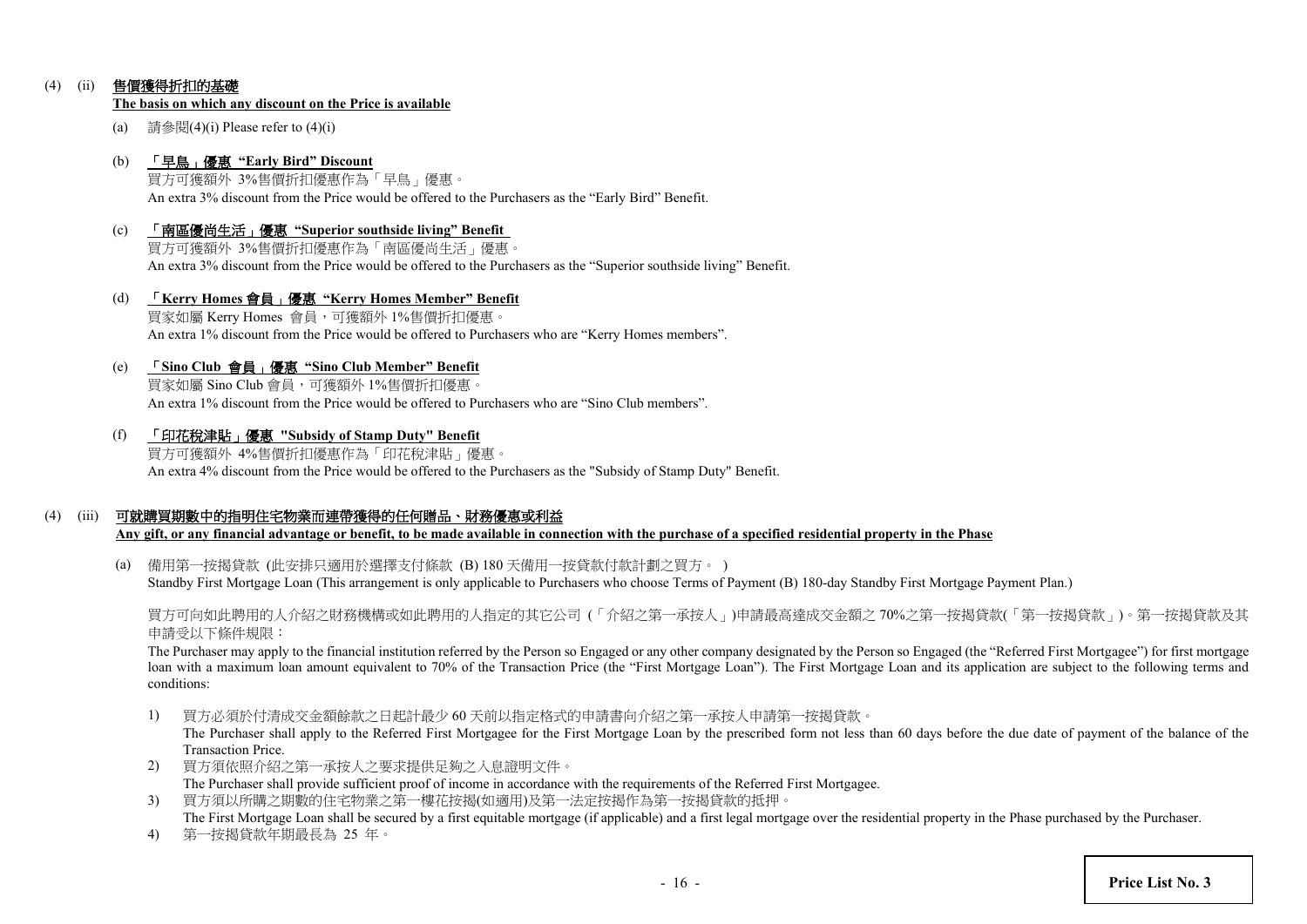The maximum tenor of the First Mortgage Loan shall be 25 years.

5) 第一按揭貸款年利率以最優惠利率(P)減 2.75%計算。P 為介紹之第一承按人不時報價之港元最優惠利率,利率浮動,現為年利率 5.25%。最終按揭利率以介紹之第一承按人審 批結果而定,賣方及如此聘用的人並無就其作出,亦不得被視為就其作出任何不論明示或隱含之陳述、承諾或保證。 The interest rate of the First Mortgage Loan shall be Prime Rate (P) minus 2.75% (P-2.75%). P shall be the Hong Kong Dollar Best Lending Rate as quoted by the Referred First Mortgagee

from time to time, subject to fluctuation. P currently is 5.25% per annum. The final mortgage rate will be subject to final approval by the Referred First Mortgagee. No representation, undertaking or warranty, whether express or implied, is given, or shall be deemed to have been given by the Vendor and the Person so Engaged in respect thereof.

- 6) 買方須每月供款,而利息由提款日起計算(提款日須於簽署臨時買賣合約後 180 天內)。 Purchasers shall pay monthly instalments and interest will be accrued starting from the day of drawdown, which shall be within 180 days after signing of the preliminary agreement for sale and Purchase.
- 7) 第一按揭貸款及其相關擔保(如要)之文件必須由介紹之第一承按人指定之律師行辦理,並由買方及其擔保人(如有)須支付所有第一按揭貸款及其擔保相關之律師費及雜費。 All legal documents in relation to the First Mortgage Loan and its related guarantee(s) (if necessary) must be prepared by the solicitors' firm designated by the Referred First Mortgagee and all legal costs and disbursements relating thereto shall be paid by the Purchaser and his/her/its guarantor(s) (if any).
- 8) 買方於決定選擇此安排前,請先向介紹之第一承按人查詢清楚第一按揭貸款之條款及條件、批核條件及申請手續。 The Purchaser is advised to enquire with the Referred First Mortgagee on details of the terms and conditions, approval conditions and application procedures of the First Mortgage Loan before choosing this arrangement.
- 9) 第一按揭貸款之條款及批核條件僅供參考。介紹之第一承按人保留在其認為合適時不時更改第一按揭貸款之條款及批核條件的權利。 The terms and conditions and approval conditions of the First Mortgage Loan are for reference only. The Referred First Mortgagee reserves the right to change the terms and conditions and approval conditions of the First Mortgage Loan from time to time as it sees fit.
- 10) 第一按揭貸款受其他條款及細則約束。第一按揭貸款批核與否及借貸條款以介紹之第一承按人之最終決定為準,與賣方及如此聘用的人無關,且於任何情況賣方及如此聘用的 人均無需為此負責。賣方及如此聘用的人並無或不得被視為就第一按揭貸款之按揭條款及條件以及申請批核與否作出任何不論明示或隱含之陳述、承諾或保證。不論貸款獲批 與否,買方仍須按買賣合約完成交易及付清成交金額餘款。買方不得就由於或有關第一按揭貸款的批核或不批核及/或任何與第一按揭貸款相關事宜而向賣方及/或如此聘用的人 提出任何申索。

The First Mortgage Loan is subject to other terms and conditions. The terms and conditions and the approval or disapproval of applications for the First Mortgage Loan are subject to the final decision of the Referred First Mortgagee, and are not related to the Vendor and the Person so Engaged (who shall under no circumstances be responsible therefor). No representation, undertaking or warranty, whether express or implied, is given, or shall be deemed to have been given by the Vendor and the Person so Engaged in respect of the terms and conditions and the approval or disapproval of applications for the First Mortgage Loan. No matter the First Mortgage Loan is granted or not, the Purchaser shall complete the sale and purchase and pay the balance of the Transaction Price in accordance with the agreement for sale and purchase. The Purchaser shall have no claim whatsoever against the Vendor and/or the Person so Engaged as a result of or in connection with the approval or disapproval of the First Mortgage Loan and/or any matters relating to the First Mortgage Loan.

## (4) (iv) 誰人負責支付買賣期數中的指明住宅物業的有關律師費及印花稅

## **Who is liable to pay the solicitors' fees and stamp duty in connection with the sale and purchase of a specified residential property in the Phase**

1. 買方須負責所有律師費及雜費支出。如買方選用賣方指定之代表律師作為買方之代表律師處理所有有關購買的一切法律文件,並由賣方代表律師同時處理物業按揭事宜,賣方律師將 豁免買方原先須支付有關處理買賣合約及其後之轉讓契之律師費用,但不包括樓花按揭/按揭(如有)、擔保與其他抵押文件及其他相關法律文件的律師費用及所有代墊付費用(該等費用 由買家支付)。

The Purchaser shall be responsible for all legal costs and expenses. If the Purchaser appoints the Vendor's solicitors to act on his / her / its behalf in respect of all legal documents for the purchase, and the mortgage is handled by the Vendor's solicitors as well, the Vendor's solicitors shall waive the legal costs in respect of the agreement for sale and purchase and the subsequent assignment which would otherwise be payable by the Purchaser, exclusive of the legal costs in respect of equitable mortgage / mortgage (if any), any guarantees and other security documents, other relevant legal documents and all disbursements, which shall be borne by the Purchaser.

2. 如買方另聘代表律師作為買方之代表律師處理其購買事宜,買賣雙方須各自負責有關該買賣的法律文件之律師費用。 If the Purchaser instructs his / her / its own solicitors to act for him / her / it in respect of the purchase, the Vendor and the Purchaser shall each pay his / her / its own legal fees in respect of the legal documents for the sale and purchase.

3. 買方須支付所有有關臨時買賣合約、買賣合約及轉讓契之印花稅(包括但不限於根據《印花稅條例》(第 117 章)可予徵收的從價印花稅、額外印花稅、買家印花稅、附加印花稅及任何 與過期繳付任何印花稅有關的罰款、利息及附加費等)、登記費及其他雜費及支出。

All stamp duty (including but not limited to the ad valorem stamp duty, special stamp duty, buyer's stamp duty and all additional stamp duty chargeable under the Stamp Duty Ordinance (Cap.117) and any penalty, interest and surcharge, etc. for late payment of any stamp duty), registration fee and other disbursements and charges on the preliminary agreement for sale and purchase, the agreement for sale and purchase and the assignment shall be borne by the Purchaser.